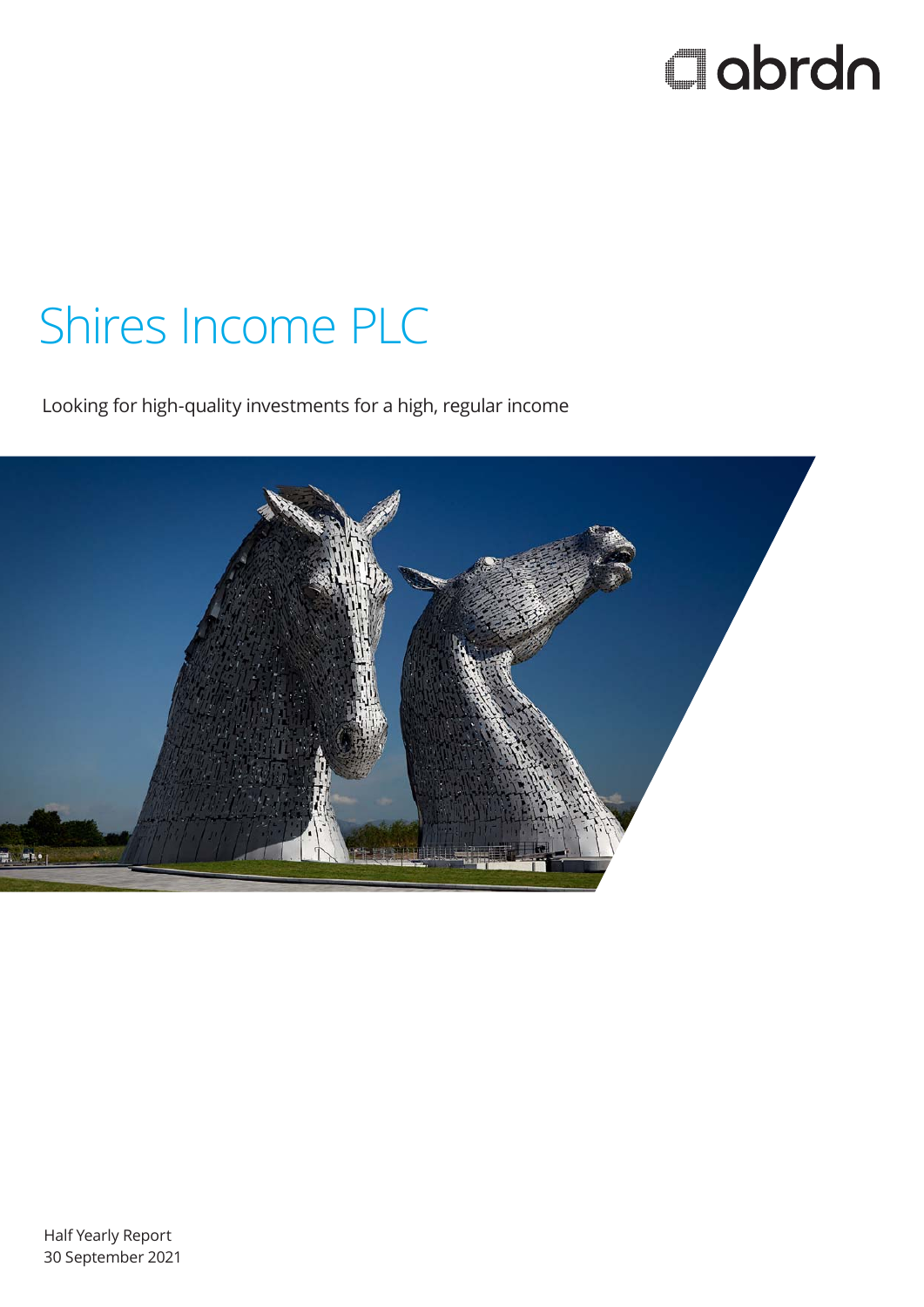### **Investment Objective**

The Company's investment objective is to provide shareholders with a high level of income, together with the potential for growth of both income and capital from a diversified portfolio substantially invested in UK equities but also in preference shares, convertibles and other fixed income securities.

### **Benchmark**

The Company's benchmark is the FTSE All-Share Index.



**Visit our Website** 

To find out more about Shires Income PLC, please visit: **shiresincome.co.uk**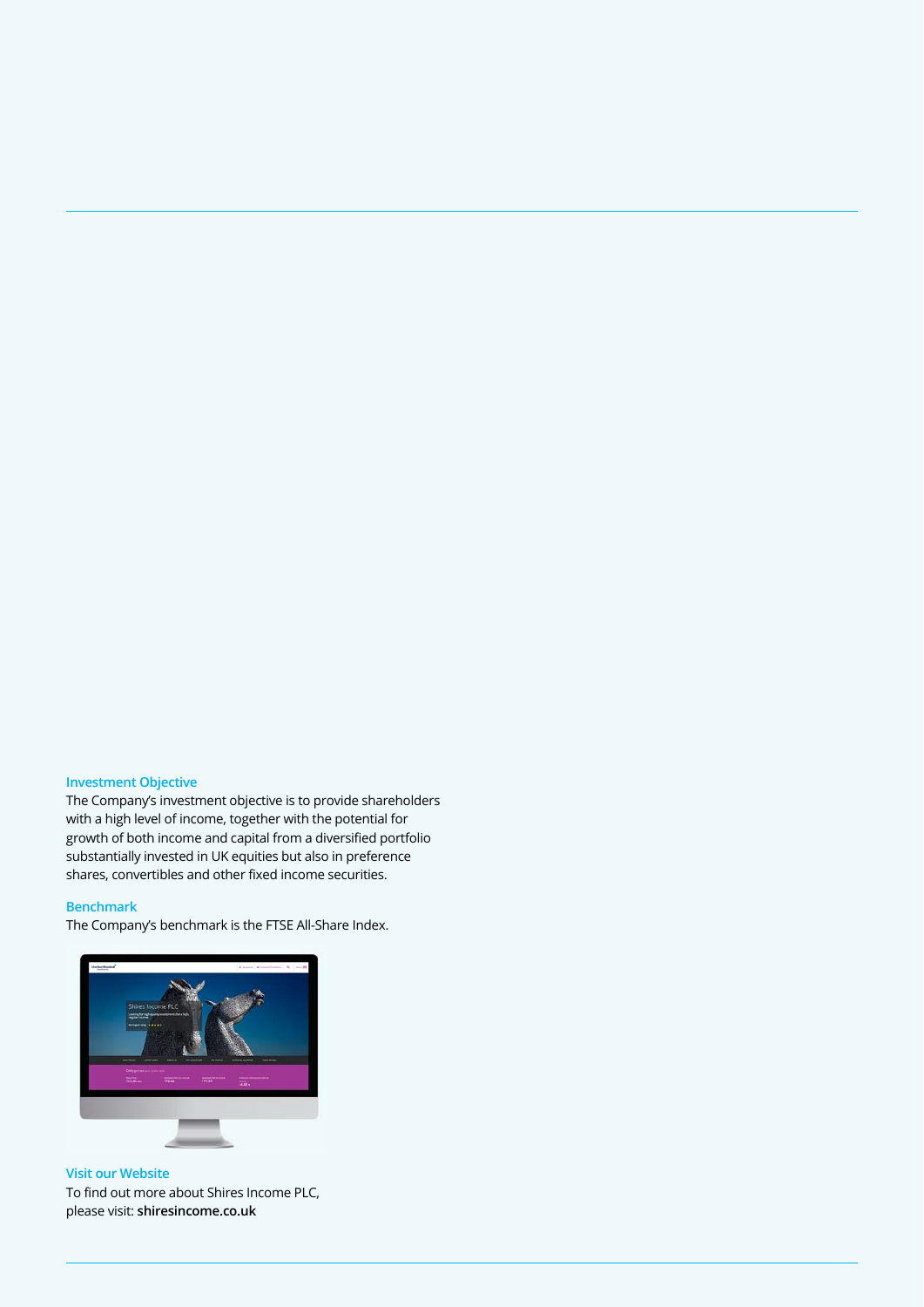### **Contents**

| Overview<br>Highlights and Financial Calendar<br>Chairman's Statement<br>Other Matters | $\overline{2}$<br>4<br>8 |
|----------------------------------------------------------------------------------------|--------------------------|
| <b>Portfolio</b>                                                                       |                          |
| Ten Largest Investments                                                                | 9                        |
| Investment Portfolio - Equities                                                        | 10                       |
| Investment Portfolio - Other Investments                                               | 12                       |
| Distribution of Assets and Liabilities                                                 | 13                       |
| Investment Case Studies                                                                | 14                       |
| <b>Financial Statements</b>                                                            |                          |
| Condensed Statement of Comprehensive Income                                            | 15                       |
| Condensed Balance Sheet                                                                | 16                       |
| Condensed Statement of Changes in Equity                                               | 17                       |
| Condensed Cash Flow Statement                                                          | 18                       |
| Notes to the Financial Statements                                                      | 19                       |
| Alternative Performance Measures                                                       | 24                       |
| <b>General Information</b>                                                             |                          |
| Investor Information                                                                   | 26                       |
|                                                                                        |                          |

### **Corporate Information** 29

"The first half of the financial year was a more stable environment as the global economy continued to recover from the Covid-19 pandemic."

**Robert Talbut, Chairman** 

**Overview Portfolio Statements**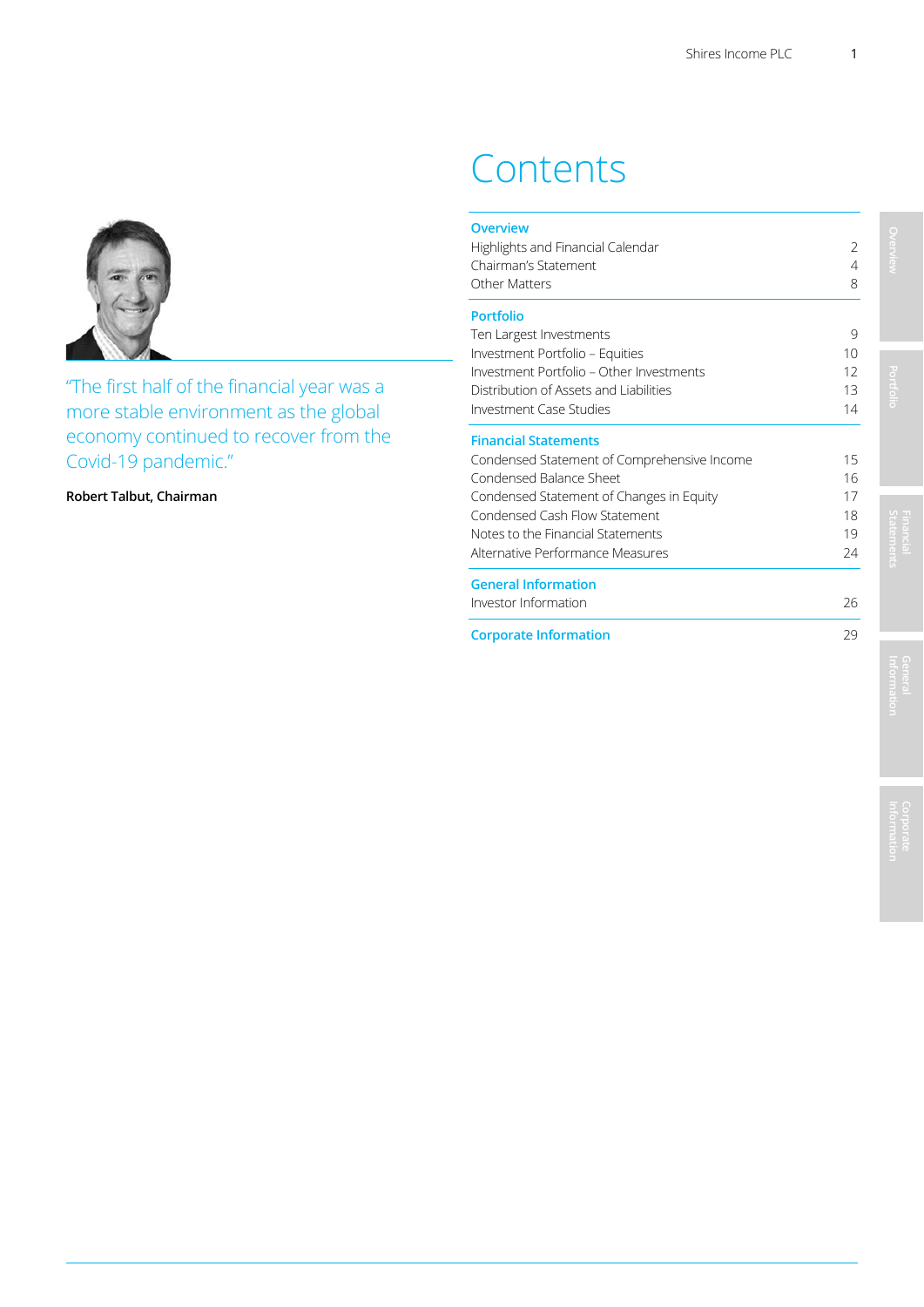## Highlights and Financial Calendar

### **Performance Highlights**



A Considered to be an Alternative Performance Measure.

An explanation of the Alternative Performance Measures is provided on pages 24 and 25.



**Analysis of Listed Equity Portfolio** 

\* While the Company's investment in Aberdeen Smaller Companies Income Trust PLC ("ASCIT") is classified under "Financials" for FTSE classification purposes, it is shown separately in the above table given its materiality to the Company.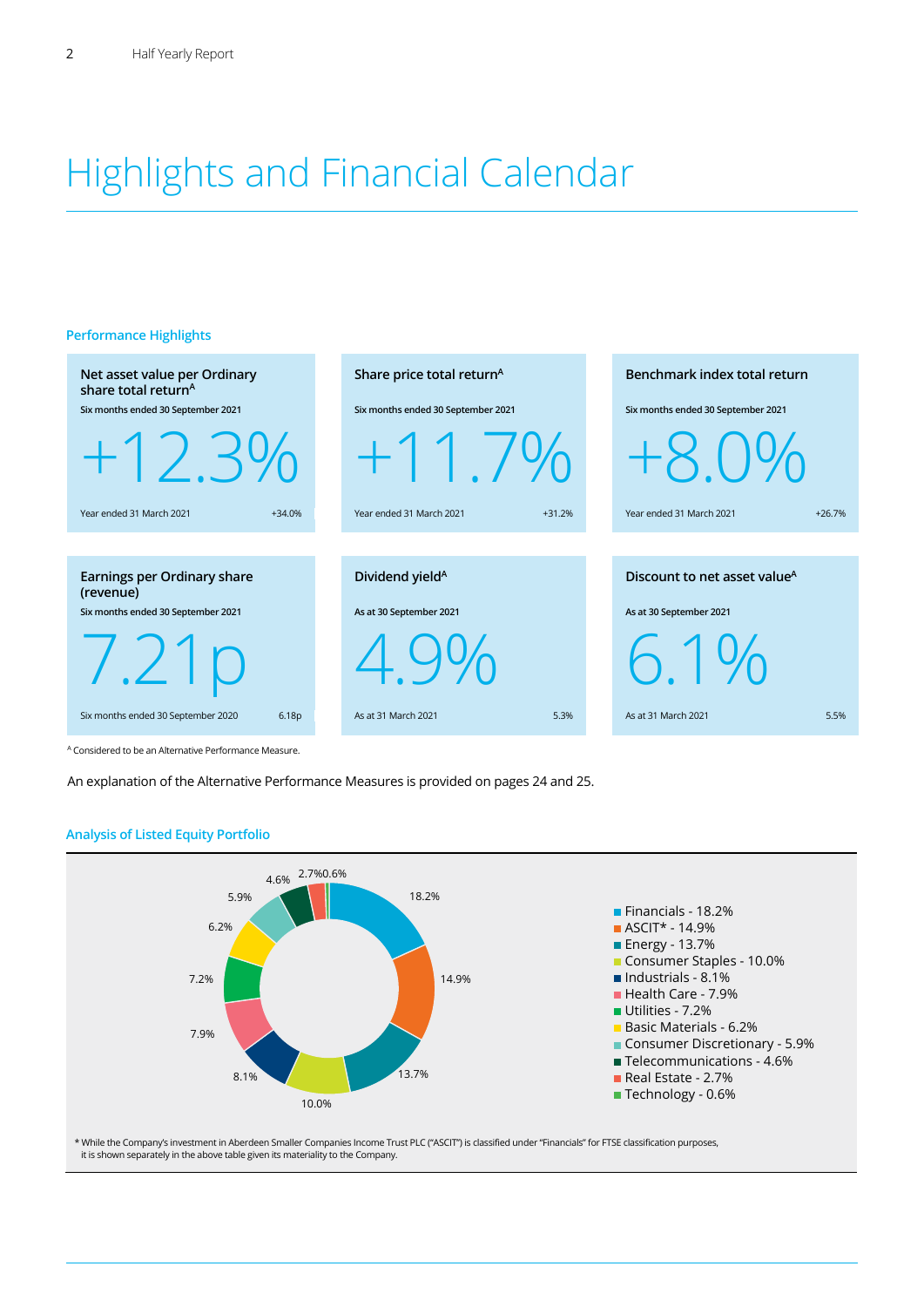"Over the first half of the financial year the Company's net asset value ("NAV") increased by 12.3% on a total return basis, outperforming the total return from the FTSE All-Share Index by 4.3%."

### **Robert Talbut, Chairman**

| Expected payment dates of<br>quarterly dividends                    | 29 October 2021<br>28 January 2022<br>29 April 2022<br>29 July 2022 |
|---------------------------------------------------------------------|---------------------------------------------------------------------|
| Financial year end                                                  | 31 March 2022                                                       |
| Expected announcement<br>of results for year ended<br>31 March 2022 | May 2022                                                            |
| <b>Expected date of Annual</b><br><b>General Meeting</b>            | 6 July 2022                                                         |

### **Financial Highlights**

|                                                       | 30 September 2021 | 31 March 2021 | % change |
|-------------------------------------------------------|-------------------|---------------|----------|
| Total assets (£'000) <sup>A</sup>                     | 107,505           | 99,856        | $+7.7$   |
| Shareholders' funds (£'000)                           | 88,506            | 80,857        | $+9.5$   |
| Net asset value per share                             | 287.01p           | 262.41p       | $+9.4$   |
| Share price (mid-market)                              | 269.50p           | 248.00p       | $+8.7$   |
| Discount to net asset value (cum-income) <sup>B</sup> | 6.1%              | 5.5%          |          |
| Dividend yield <sup>B</sup>                           | 4.9%              | 5.3%          |          |
| Net gearing <sup>B</sup>                              | 20.7%             | 16.5%         |          |
| Ongoing charges ratio <sup>B</sup>                    | 1.17%             | 1.21%         |          |

A Less current liabilities excluding bank loans of £18,999,000.

B Considered to be an Alternative Performance Measure. Further details can be found on pages 24 and 25.

### **Performance (total return)**

|                              | Six months ended<br>30 September 2021 | Year ended<br>30 September 2021 | Three years ended<br>30 September 2021 | Five years ended<br>30 September 2021 |
|------------------------------|---------------------------------------|---------------------------------|----------------------------------------|---------------------------------------|
| Net asset value <sup>A</sup> | +12.3%                                | +32.2%                          | +22.9%                                 | $+42.3%$                              |
| Share price <sup>A</sup>     | $+11.7%$                              | $+33.1%$                        | $+24.9%$                               | +53.2%                                |
| FTSE All-Share Index         | $+8.0\%$                              | +27.9%                          | $+9.5%$                                | +29.8%                                |

A Considered to be an Alternative Performance Measure. Further details can be found on page 24. All figures are for total return and assume reinvestment of net dividends excluding transaction costs.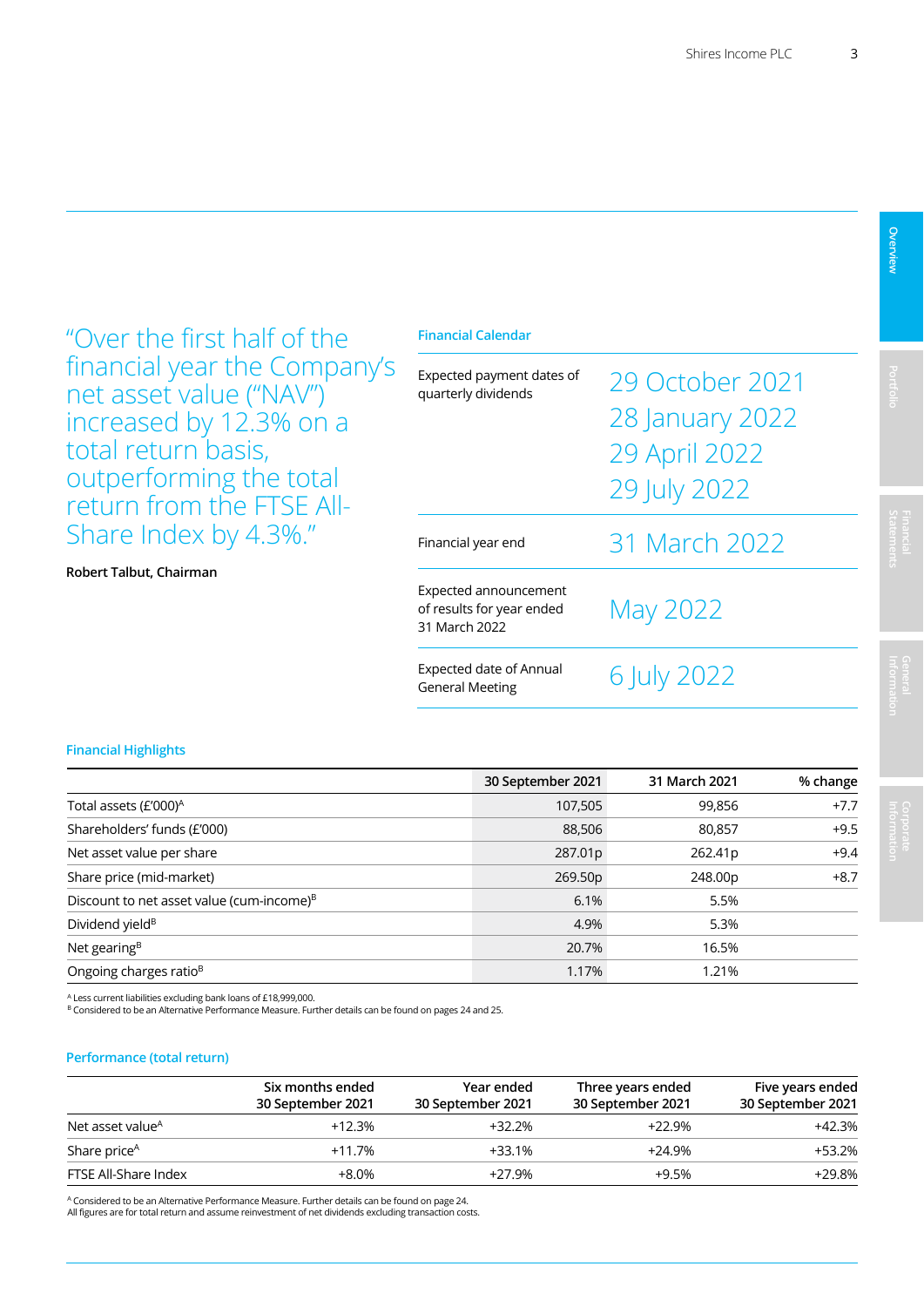### Chairman's Statement

### **Market Background**

The first half of the financial year was a more stable environment as the global economy continued to recover from the Covid-19 pandemic. Although we have seen spikes in case numbers in various geographies, including the UK, economic activity has picked up and, in the majority of countries, restrictions on movement and interaction have been significantly reduced compared to last year. Concerns certainly remain, especially as we enter winter in the Northern Hemisphere and the effectiveness of vaccination programmes begins to fade, but for the majority of companies the outlook is clearer than it has been for some time. The rapid resumption of economic activity has, however, brought its own issues. Global supply chains have felt the strain, with shipping rates rising sharply and delays to the delivery of many goods. Commodity prices have risen and tightening labour markets have led to wage rises in a number of areas. Concerns around inflation have therefore increased and, although some supply chain effects will be transitory, there is every chance of more sustained price pressures than we have seen for some time. The ability of companies to manage these cost pressures will have a significant bearing on profit trends in 2022.

So far, central banks have continued with loose monetary policy and low interest rates. However, there are signs of this changing and commentary from central banks has flagged rate rises on the horizon. The UK has been exposed to all of these economic changes. High vaccination rates and substantial consumer savings have led to a jump in activity, while supply chain issues and labour market tightness have likely been further increased by the exit from the EU. After a decade of falling interest rates and low inflation we should therefore be alive to a change in direction and the resultant potential impact on equity market valuations.

Despite these concerns, the economic background has been generally supportive for UK equities, with the recovery in earnings outweighing the impact of inflation and higher bond yields on valuations. The FTSE All-Share Index benchmark produced a total return of 8.0% in the six-month period, with the best performing sectors being energy (+20%) and healthcare (+19%). It is rare for these two sectors to both outperform simultaneously, but this market leadership reflects the rising oil price combined with a more defensive skew in the market through the summer as concerns around the effect of the Delta variant of Covid-19 increased.

#### **Investment Performance**

Over the first half of the financial year the Company's net asset value ("NAV") increased by 12.3% on a total return basis, outperforming the total return from the FTSE All-Share Index by 4.3%. The equity portfolio delivered positive relative performance, returning 12.0%, while the preference share portfolio returned 7.9%. By sector, the Company benefited from strong relative performance in consumer discretionary, financials and real estate holdings, offset by weaker relative performance from the portfolio's exposure to telecoms and industrials.

The greatest positive contributor to performance on a single stock basis was **Sirius Real Estate** which rose in value by 50% in the period. The company continued to grow rental income steadily and improved its balance sheet position through a successful bond issue. The German market, on which Sirius is focused, normalised during the period and the premium to NAV for its shares increased.

The next greatest positive contribution came from online gambling firm **Entain**, which rose by 40%. Entain has continued to trade well, posting growing revenues and with its US joint venture with MGM winning market share in the fast-growing US sports gaming market. At the end of the period Entain was subject to a bid from rival company Draft Kings. Although a final offer was not made in this case due to the complexity of the proposed transaction, Entain has continued to trade well and the Investment Manager continues to see upside to the shares.

Another strong performer was **John Laing**, which was sold to a private equity firm during the period. We have seen a range of UK companies being sold in the past six months as positive economic data and cheap valuations make the market attractive for acquirers.

The positive rebound in the UK economy could also be seen in a number of domestic industrial names. **Morgan Sindall**, which provides office fit-out work and construction, delivered a 38% return after being added to the portfolio, while **Howden Joinery** returned 27% as consumer demand for kitchens remained strong.

Finally, the portfolio also benefitted from strong performance from the holding in **Aberdeen Smaller Companies Income Trust**, which increased in value by 26%.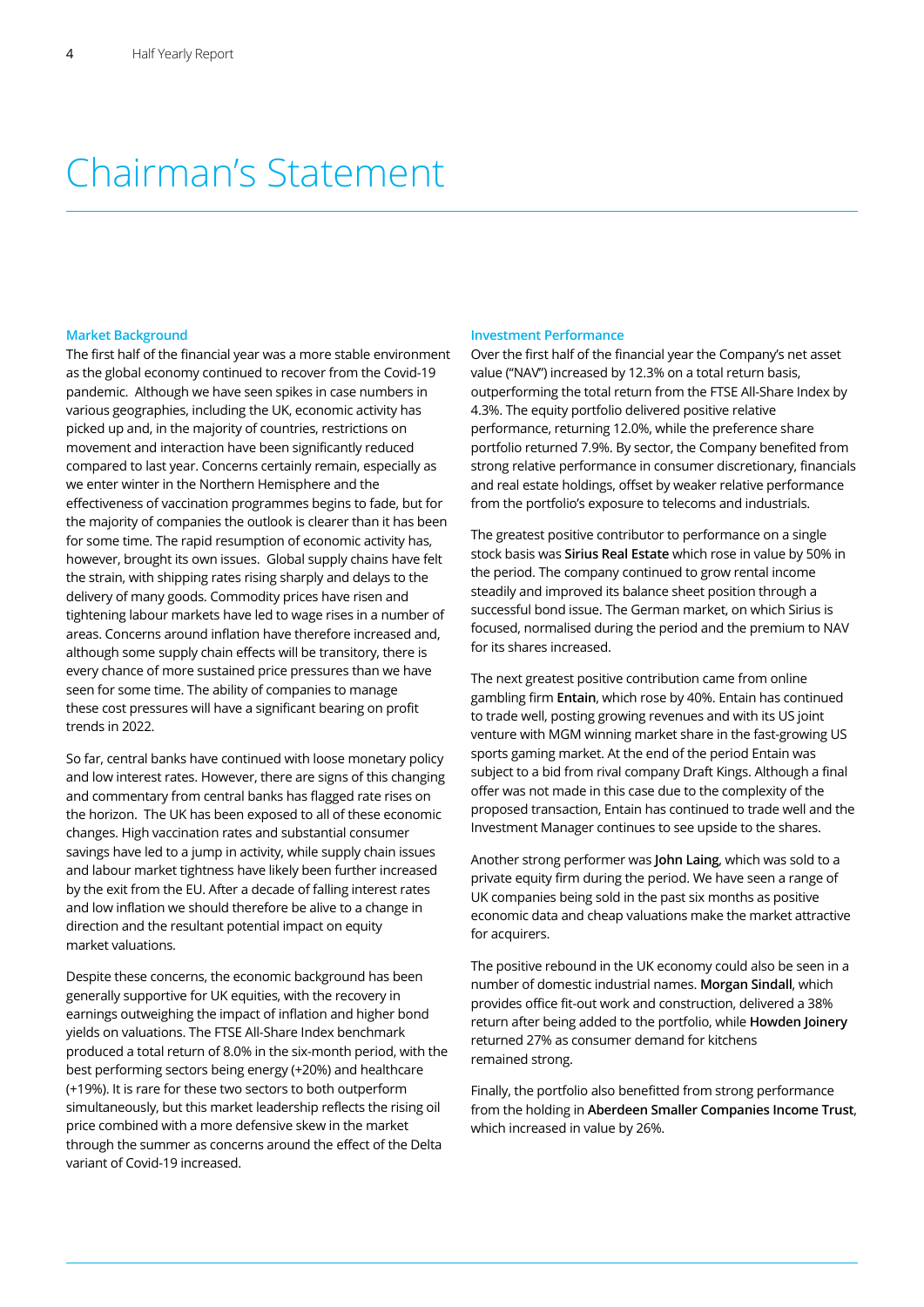The greatest detractors from relative performance in the period were large companies that are not held within the portfolio and which performed well: Glencore, Relx, Ashtead and Experian all delivered strong returns in the period and therefore detracted from relative performance. In each case, the Investment Manager sees either a lack of income or quality as a reason not to hold these companies.

Of the companies held in the portfolio, only two disappointed notably during the period. Both **Standard Chartered** and **Ashmore** are financial companies exposed to emerging markets. As emerging markets, and especially China, performed poorly through the summer these two stocks lagged the market, with Standard Chartered falling 13% and Ashmore 15%. In the Investment Manager's view both companies are undervalued and offer exposure to a region with strong growth potential, and remain attractive on a longer-term view.

### **Portfolio Activity**

During the period, the Investment Manager added eight new positions to the portfolio and exited four. The imbalance reflects a number of attractive opportunities to enhance the income generated by the portfolio. Overall, there has been a mild skew to add some more value to the portfolio and also some leverage to improving economic growth and a higher interest rate outlook, hence a number of new positions in banks and UK domestic names.

During the period, the Investment Manager added eight new positions to the portfolio and exited four. The imbalance reflects a number of attractive opportunities to enhance the income generated by the portfolio.

**Electrocomponents** is a distributor and supplier of electrical components to industry. It has delivered a strong track record of earnings growth over time, building customer loyalty through the breadth and depth of its product offering. The company also has the ability to accelerate growth through acquisitions and delivers a reasonable yield.

**Balfour Beaty** was added following the exit of John Laing, maintaining exposure to UK infrastructure investment which the Investment Manager sees as an attractive area given the point in the economic cycle. Government support for spending is likely to give higher visibility on projects and revenue than has been seen for some time and the pipeline should support mid-single-digit earnings growth on an attractive price/earnings multiple. The headline yield is around market level but the potential for growth and special dividends makes it attractive for the portfolio.

**Bridgepoint** was another new addition that maintains some exposure in the portfolio to private markets. It is a leading investor in private growth businesses which listed on the UK market earlier this year. It gives access to a higher growth part of the market with potential for an above market cash return over time.

**Nordea Bank** is a Swedish listed bank. It has come through the Covid-19 pandemic with a strengthened capital position and is now able to return material capital to shareholders over the next few years. Combined with a high return on capital for the sector and exposure to a rising interest rate environment, this makes it attractive for income.

The Investment Manager also initiated a position in a second European bank, **Bawag**, which is listed in Austria and focused on Central and Eastern Europe. The bank is a high return business and has grown through acquisitions, yet also sits with a large amount of excess capital, allowing for a period of elevated distributions which makes it attractive for income investing.

A number of additions to the portfolio looked to increase the portfolio's exposure to the UK domestic economy as it rebounds from the pandemic. **OneSavingsBank ("OSB")** is a UK lender specialising in loans to professional landlords. The area it operates in results in the bank earning a higher return on capital than large scale UK banks. It should benefit from the recovery in the UK economy and a tight property market. **Redrow** is a UK housebuilder and offers similar exposure to UK growth. The business is cash generative and attractively valued compared to peers, with an above market level dividend yield. With the housing market remaining tight and continued demand for newbuild properties, the Investment Manager has a positive outlook for the sector.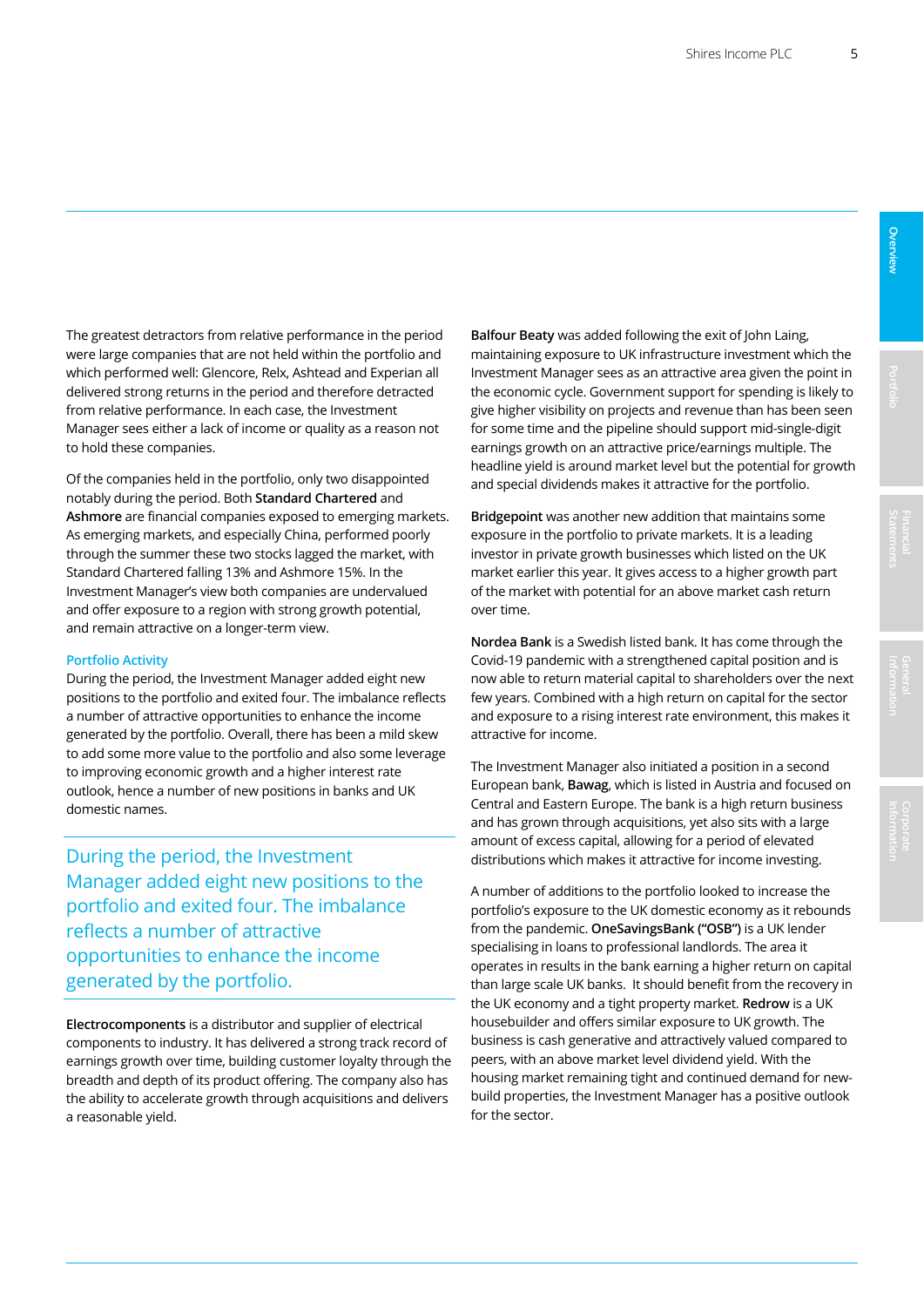### Chairman's Statement Continued

The final new position was in **Drax**. Drax is a UK power producer, with attractive positioning in the near term as it is a beneficiary of high energy costs, and particularly UK natural gas prices. In the longer term, Drax is attractive due to its shift to generate power using biomass which, when combined with a carbon capture scheme, allows it to generate negative carbon emissions.

The exits from the portfolio fell into two parts: Either companies which were bid for and where the Investment Manager took profits, or where the Investment Manager saw them as fully valued after outperformance and chose to move on. In the first category, **Avast** and **John Laing** received bids. In the second category, **Londonmetric Property** and **Dechra Pharmaceuticals** both performed well and, with less upside, were sold.

### **Investment Income**

The revenue earnings per share for the period were 7.21p, which compares to 6.18p for the equivalent period last year. Across the portfolio there have been increases in investment income. This partially reflects the resumption of dividends by companies after the pandemic impacted shareholder returns last year. Companies generally have a more confident outlook, while regulatory barriers to payments, for example in the banking sector, have now been lifted.

By company, there were meaningful increases in dividends from **BHP** and **Rio Tinto**, which have benefited from a period of particularly high iron ore prices. In the energy sector, **Diversified Energy** has continued to grow its dividend and **BP** and **Royal Dutch Shell** have increased their dividends after cutting them sharply in 2020. Banks in general have come out of the pandemic with a high level of capital and, after suspending dividend payments, are able to return excess capital this year. This has largely come back to shareholders in the form of buybacks, but recent additions to the portfolio, **Bawag** and **Nordea Bank**, have enhanced overall income generation.

### **Dividends**

A first interim dividend of 3.2p per Ordinary share in respect of the year ending 31 March 2022 (2021: first interim dividend - 3.0p) was paid on 29 October 2021. The Board declares a second interim dividend of 3.2p per Ordinary share (2021: second interim dividend - 3.0p), payable on 28 January 2022 to shareholders on the register at close of business on 7 January 2022.

It is the Board's current intention that the final dividend will be no less than 4.2p per Ordinary share (2021: 4.2p), resulting in a total dividend for the year of at least 13.8p per Ordinary share (2021: 13.2p).

Subject to unforeseen circumstances, it is proposed to pay a further interim dividend of 3.2p per Ordinary share in respect of the financial year and, as in previous years, the Board will decide on the level of final dividend having reviewed the full year's results, taking into account the outcome of the revenue account for the year and the general outlook for the portfolio's investment income at that time. However, it is the Board's current intention that the final dividend will be no less than 4.2p per Ordinary share (2021: 4.2p), resulting in a total dividend for the year of at least 13.8p per Ordinary share (2021: 13.2p).

### **Gearing**

The Company's gearing level (net of cash) was 20.7% as at 30 September 2021 compared to 16.5% at the start of the period. There were no changes to the Company's borrowing arrangements during the period, with £19 million of the Company's £20 million facility being drawn down at the period end. £9 million of this amount continues to be drawn down on a short-term basis through a revolving credit facility and can be repaid without incurring any financial penalties. The facility matures in September 2022.

As in previous years, the Board takes the view that the borrowings are notionally invested in the less volatile fixed income part of the portfolio which generates a high level of income, giving the Investment Manager greater ability to invest in a range of equity stocks, some with higher yields but other strongly growing businesses with much lower yields but with the prospect of stronger growth. This combination means that the Company can achieve a high level of dividend but also deliver some capital appreciation to shareholders.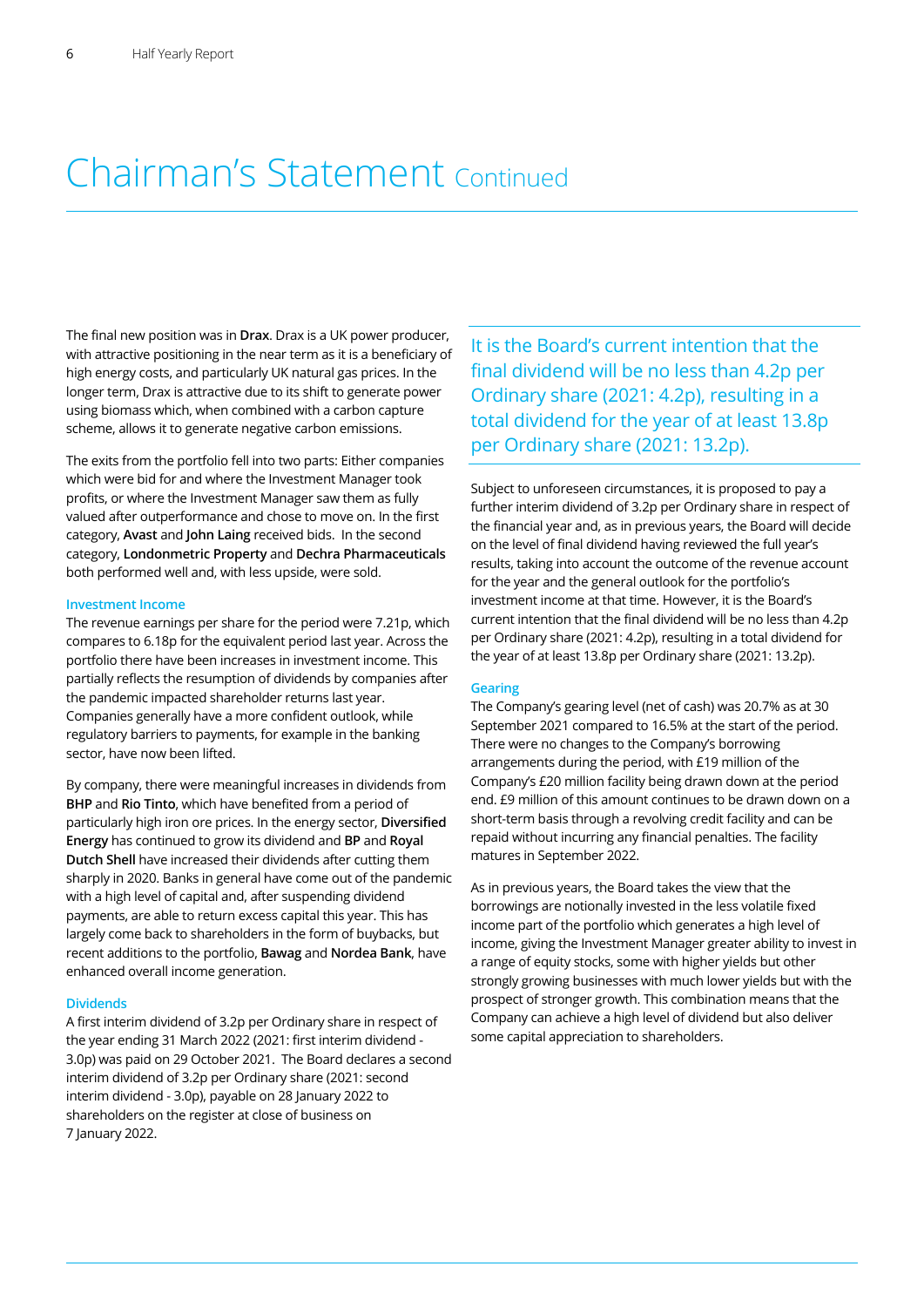### **Outlook**

Going into 2022, the global economy faces a number of headwinds which are likely to result in growth slowing when compared with 2021. These include an economic slowdown in China and some degree of interest rate normalisation across the globe as many central banks have already signalled a more hawkish stance going forward. In addition, the outlook for the next six months is clouded to some extent by the impact of Covid-19 as we go through the winter period, including the recently discovered Omicron variant. It seems quite possible that we will see continued rising case numbers and there is the potential for increased restrictions being imposed in the UK and elsewhere at some stage although renewed lockdowns in the UK appear unlikely at present. Any measures that would inhibit the current growth trajectory would clearly be taken negatively by financial markets and does therefore create a short-term risk. Provided lockdowns can be avoided, the economy looks in good health and activity is likely to remain high with good economic growth prospects into 2022, although we should expect to see more commentary on cost and wage inflation and its impact on company earnings. This creates a risk to the earnings outlook which, combined with the likely start of the process of normalisation of interest rates, may restrict the upside in equity valuations.

The defensive nature of the portfolio should provide protection against too much downside and the Investment Manager continues to see plenty of upside potential for the companies in the portfolio. Banks will be significant beneficiaries of any higher rates, for example, and, more broadly, those companies that can pass through cost inflation to clients will benefit from revenue growth. This latter ability is something the Investment Manager increasingly looks for when they assess the quality of companies in the portfolio. Importantly, the Investment Manager also sees continued potential for income growth from the portfolio after the dividend cuts of 2020 are unwound. This combination should give confidence in the future prospects from the portfolio and for the Company overall.

**Robert Talbut Chairman** 2 December 2021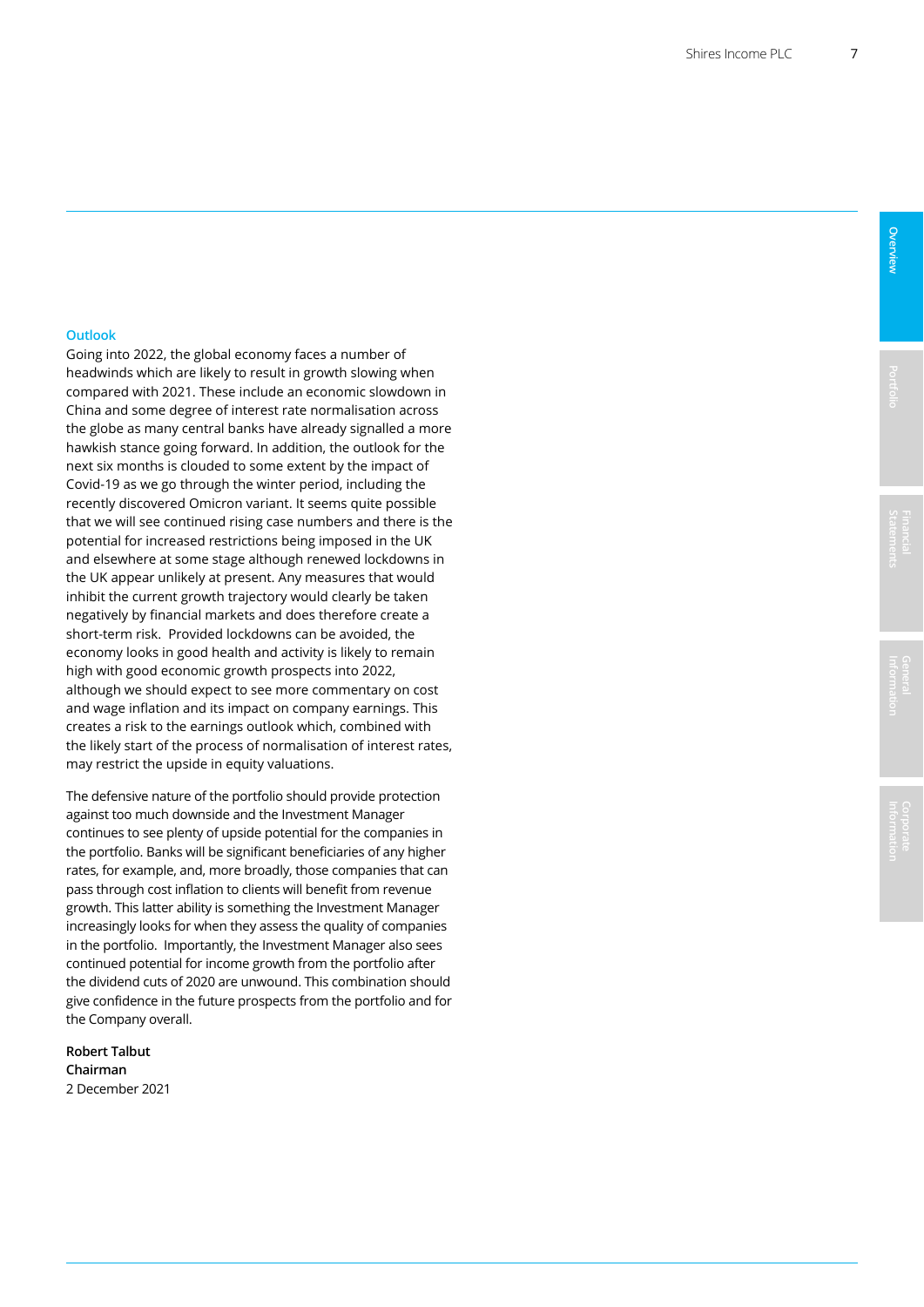### Other Matters

#### **Directors' Responsibility Statement**

The Directors are responsible for preparing the Half Yearly Financial Report in accordance with applicable law and regulations. The Directors confirm that to the best of their knowledge:

- $\cdot$  the condensed set of financial statements within the Half Yearly Financial Report has been prepared in accordance with IAS 34 'Interim Financial Reporting'; and
- the Interim Board Report (constituting the Interim Management Report) includes a fair review of the information required by rules 4.2.7R of the Disclosure Guidance and Transparency Rules (being an indication of important events that have occurred during the first six months of the financial year and their impact on the condensed set of financial statements and a description of the principal risks and uncertainties for the remaining six months of the financial year) and 4.2.8R (being related party transactions that have taken place during the first six months of the financial year and that have materially affected the financial position of the Company during that period; and any changes in the related party transactions described in the last Annual Report that could so do).

### **Principal and Emerging Risks and Uncertainties**

The Board regularly reviews the principal and emerging risks and uncertainties faced by the Company together with the mitigating actions it has established to manage the risks. These are set out within the Strategic Report contained within the Annual Report for the year ended 31 March 2021 and comprise the following risk headings:

- $\cdot$  Strategic objectives and investment policy
- $\cdot$  Investment performance
- $\cdot$  Failure to maintain, and grow the dividend over the longer term
- $·$  Widening of discount
- $·$  Gearing
- $\cdot$  Regulatory obligations
- $·$  Operational
- Exogenous risks such as health, social, financial and geo-political

In addition to these risks, the Board is conscious of the continuing impact on the global economy and financial markets caused by the Covid-19 pandemic which emerged in early 2020. The Board considers that this is a risk that could have further implications for financial markets and the operating environment of the Company.

In all other respects, the Company's principal and emerging risks and uncertainties have not changed materially since the date of the Annual Report and are not expected to change materially for the remaining six months of the Company's financial year.

### **Going Concern**

The Company's assets consist mainly of equity shares in companies listed on the London Stock Exchange. The Board has performed stress testing and liquidity analysis on the portfolio and considers that, in most circumstances, including in the current market environment, the Company's investments are realisable within a short timescale.

The Board has set limits for borrowing and regularly reviews actual exposures, cash flow projections and compliance with banking covenants, including the headroom available. The Company has a £20 million loan facility which matures in September 2022. £9 million of this amount is drawn down on a short-term basis through a revolving credit facility and can be repaid without incurring any financial penalties.

Having taken these factors into account, the Directors believe that the Company has adequate resources to continue in operational existence for the foreseeable future and has the ability to meet its financial obligations as they fall due for the period to 2 December 2022, which is at least twelve months from the date of approval of this Report. For these reasons, they continue to adopt the going concern basis of accounting in preparing the financial statements.

On behalf of the Board

**Robert Talbut Chairman** 2 December 2021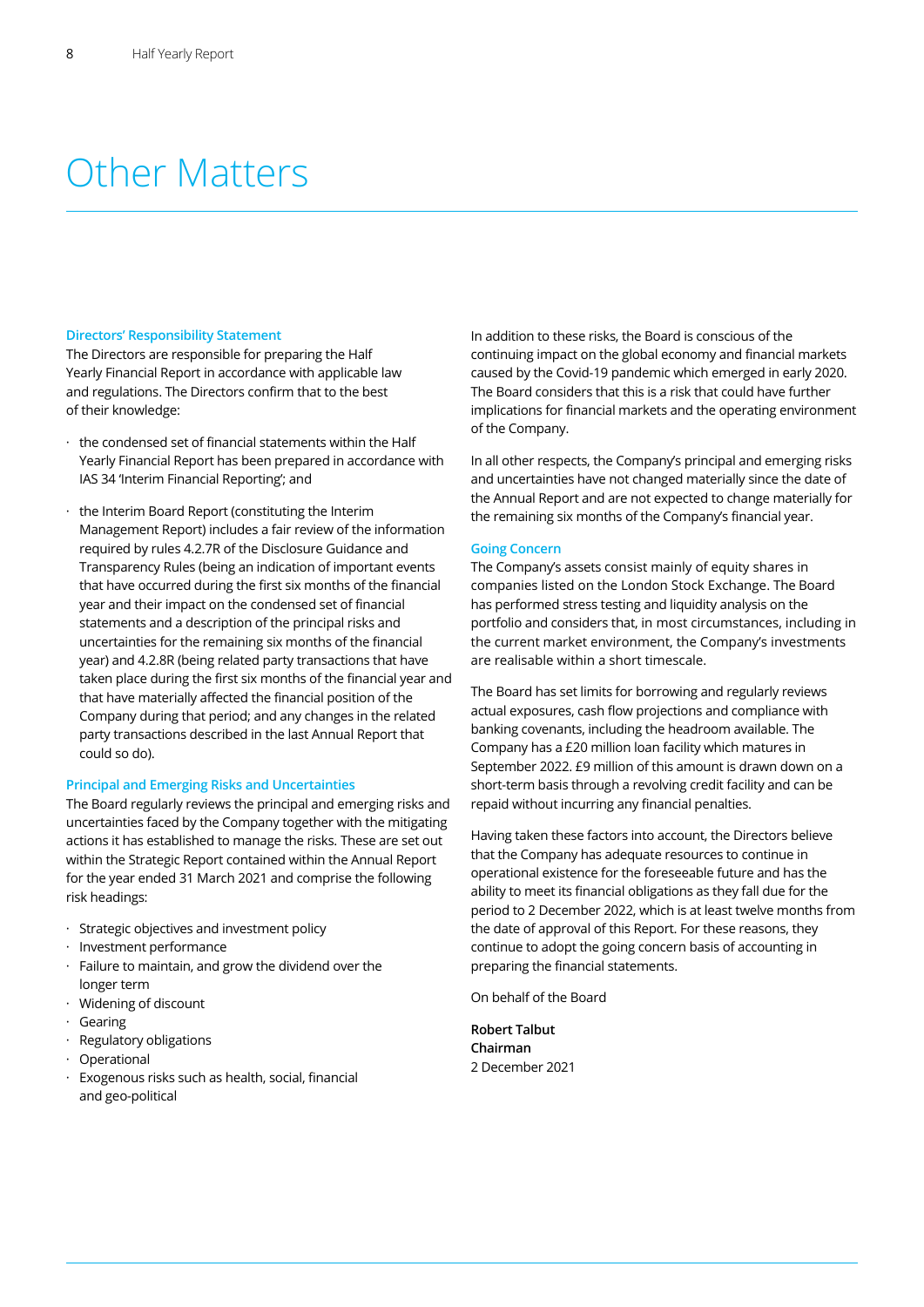### Ten Largest Investments

### **As at 30 September 2021**

### **Aberdeen Smaller Companies Income Trust**

Aberdeen Smaller Companies Income Trust has the objective of providing a high and growing dividend and capital growth from a portfolio invested principally in the ordinary shares of small UK companies and UK fixed income securities. The holding provides the Company with exposure to a portfolio of quality smaller companies and a higher growth portion of the market.



### **AstraZeneca**

AstraZeneca researches, develops, produces and markets pharmaceutical products. The company has a significant focus on oncology which offers significant growth potential over the medium term.



Diversified Energy is an operator of mature onshore gas production in the US. It delivers a stable production profile and generates significant cashflow and income. It has also grown materially over time through acquisition of older wells.



 Diageo is one of the world's leading beverage companies. It produces and markets alcoholic drinks globally, with particular exposure to premium spirits and to higher growth emerging markets. It is set to benefit from stable consumption growth and the premiumisation of the market.

Royal Dutch Shell 'B'<br>Royal Dutch Shell is an integrated energy<br>SSE SSE Royal Dutch Shell is an integrated energy company. It produces and refines crude oil, produces chemicals and runs retail operations globally. It has particular strength in natural gas markets and is one of the world's leading energy traders.



BHP is the world's largest mining company, with a focus on mining iron ore and copper as well as an oil production business. A beneficial position on the commodity cost curve allows the company to deliver strong cash generation, supporting an attractive dividend yield.



### **Entain**

Entain is an online gaming company with operations in the UK and in the US through its Joint Venture with MGM. It is a leading business in sports gambling and online casino operations and is set to benefit from the regulation of sports gaming in the US.



 SSE generates, transmits, distributes and supplies electricity to industrial, commercial, and domestic customers in the UK and Ireland. The company's regulated utility returns support a high dividend yield, while its portfolio of offshore wind assets provide exposure to the fast growing renewable energy space.

**BHP BP** 

 BP is an integrated energy company. It produces and refines oil, natural gas and chemicals as well has having a significant retail operation. BP also has exposure to renewable power generation through wind and solar capacity and is a significant trader of commodities and energy.



### **British American Tobacco**

 growth over time. British American Tobacco is the holding company for a group of companies that manufacture, market and sell cigarettes and next generation products. The company offers an attractive dividend yield with scope for good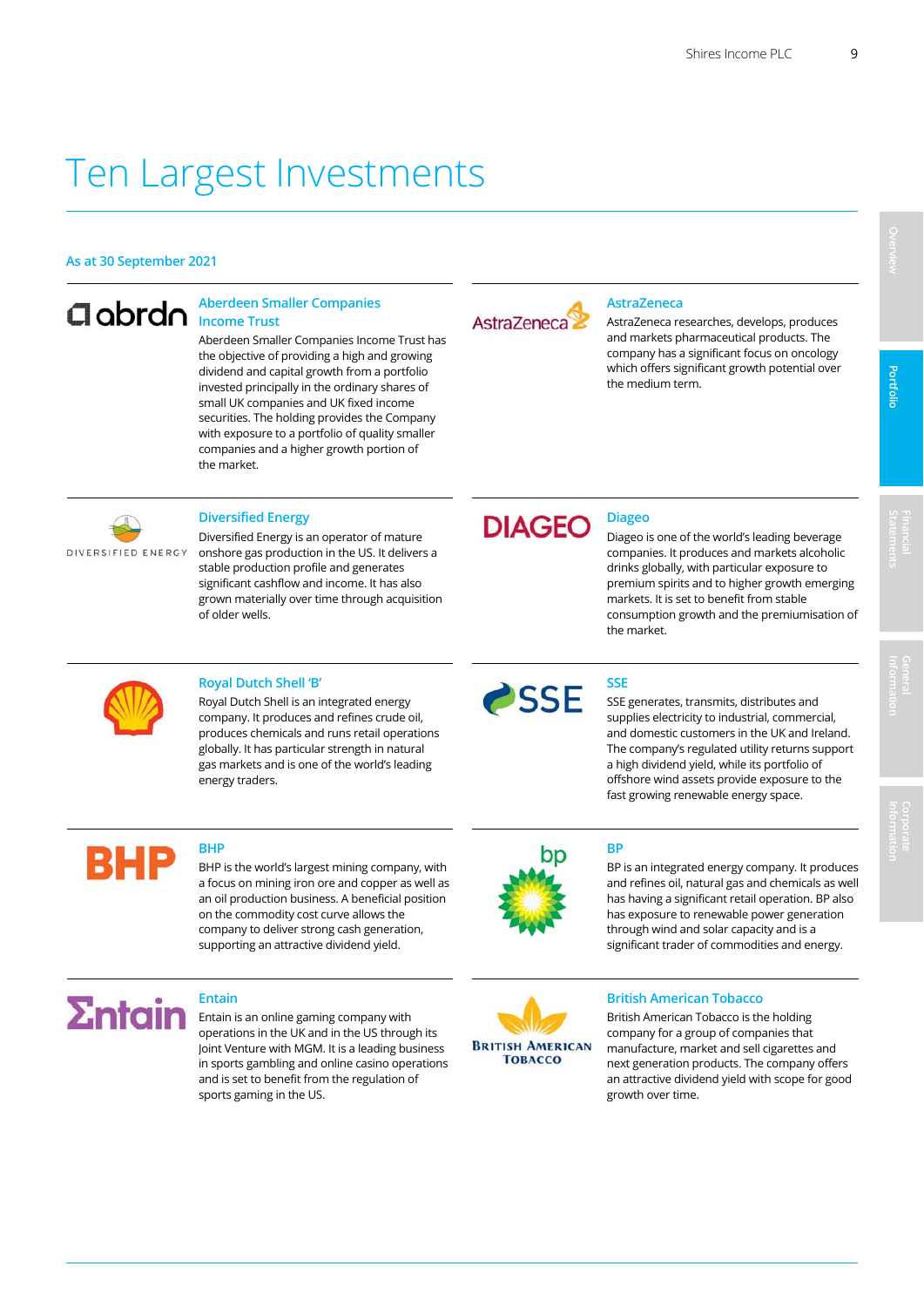## Investment Portfolio – Equities

### **As at 30 September 2021**

|                                         | Market         | <b>Total</b>   |
|-----------------------------------------|----------------|----------------|
| Company                                 | value<br>£'000 | portfolio<br>% |
| Aberdeen Smaller Companies Income Trust | 11,794         | 11.1           |
| AstraZeneca                             | 3,769          | 3.6            |
| Diversified Energy                      | 2,665          | 2.5            |
| Diageo                                  | 2,560          | 2.4            |
| Royal Dutch Shell 'B'                   | 2,345          | 2.2            |
| <b>SSE</b>                              | 2,278          | 2.1            |
| <b>BHP</b>                              | 2,273          | 2.1            |
| <b>BP</b>                               | 2,121          | 2.0            |
| Entain                                  | 1,981          | 1.9            |
| <b>British American Tobacco</b>         | 1,976          | 1.9            |
| Ten largest investments                 | 33,762         | 31.8           |
| <b>Standard Chartered</b>               | 1,965          | 1.8            |
| TotalEnergies                           | 1,888          | 1.8            |
| Prudential                              | 1,831          | 1.7            |
| Rio Tinto                               | 1,739          | 1.6            |
| GlaxoSmithKline                         | 1,568          | 1.5            |
| Chesnara                                | 1,568          | 1.5            |
| <b>National Grid</b>                    | 1,553          | 1.5            |
| Vodafone                                | 1,505          | 1.4            |
| Sirius Real Estate                      | 1,445          | 1.4            |
| Close Brothers                          | 1,390          | 1.3            |
| Twenty largest investments              | 50,214         | 47.3           |
| Howden Joinery                          | 1,360          | 1.3            |
| Unilever                                | 1,317          | 1.3            |
| M&G                                     | 1,314          | 1.2            |
| Energean                                | 1,286          | 1.2            |
| Inchcape                                | 1,284          | 1.2            |
| Telecom Plus                            | 1,280          | $1.2$          |
| Morgan Sindall                          | 1,236          | $1.2$          |
| Direct Line Insurance                   | 1,207          | 1.1            |
| <b>Imperial Brands</b>                  | 1,129          | 1.1            |
| Ashmore                                 | 991            | 0.9            |
| Thirty largest investments              | 62,618         | 59.0           |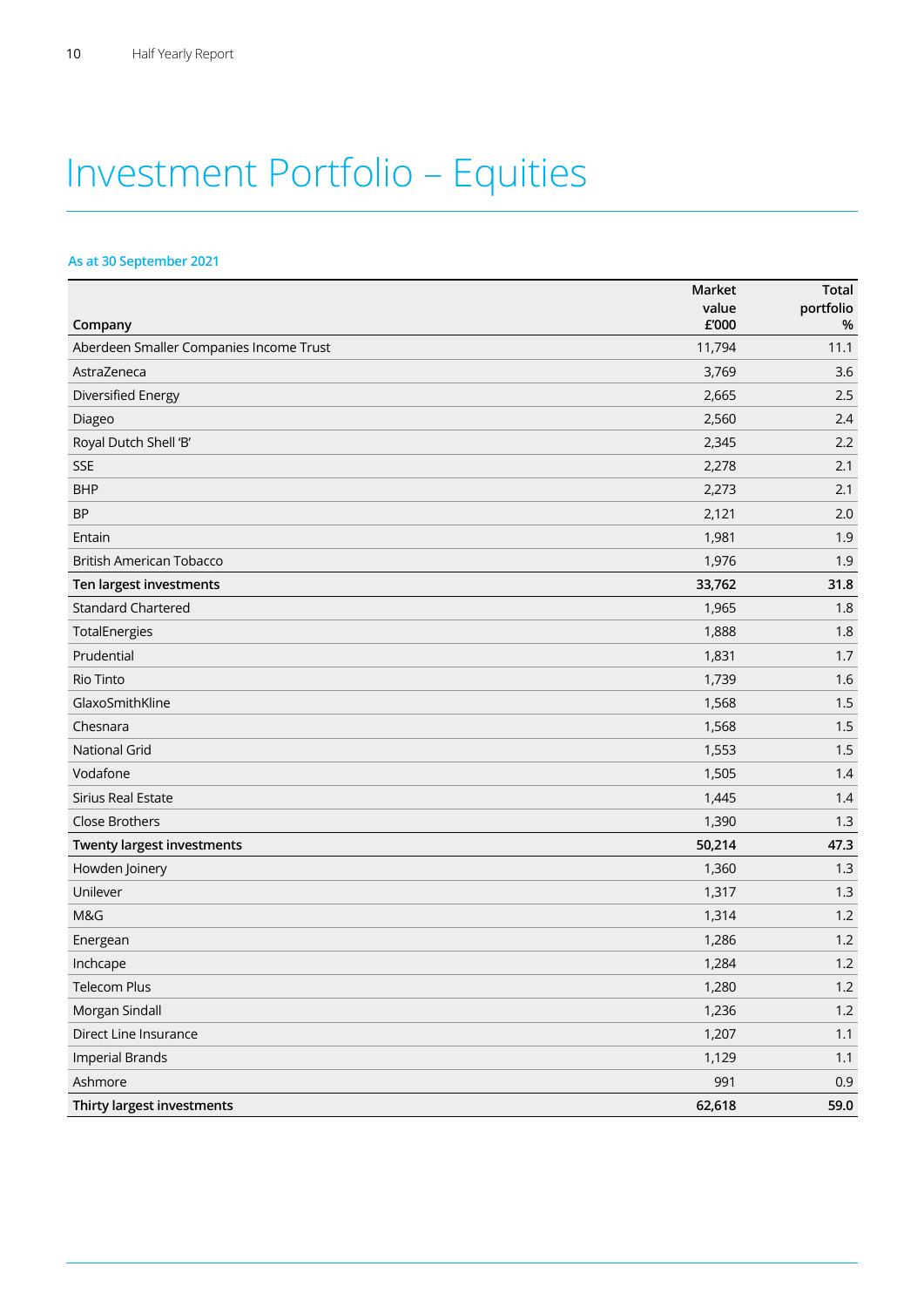### **As at 30 September 2021**

|                                  | Market         | <b>Total</b>   |
|----------------------------------|----------------|----------------|
| Company                          | value<br>£'000 | portfolio<br>% |
| Bodycote                         | 954            | 0.9            |
| Coca-Cola HBC                    | 931            | 0.9            |
| Novo-Nordisk                     | 912            | 0.9            |
| Fortum                           | 910            | 0.9            |
| Countryside Properties           | 889            | 0.8            |
| Mondi                            | 881            | 0.8            |
| Telenor                          | 871            | 0.8            |
| Bawag                            | 866            | 0.8            |
| Electrocomponents                | 844            | 0.8            |
| OSB                              | 826            | 0.8            |
| <b>Forty largest investments</b> | 71,502         | 67.4           |
| <b>AXA</b>                       | 758            | 0.7            |
| Euromoney Institutional Investor | 747            | 0.7            |
| Marshalls                        | 716            | 0.7            |
| <b>Balfour Beaty</b>             | 704            | 0.7            |
| Assura                           | 689            | 0.6            |
| Nordea Bank                      | 580            | 0.5            |
| <b>United Utilities</b>          | 551            | 0.5            |
| Schroders                        | 541            | 0.5            |
| Wood Group                       | 532            | 0.5            |
| Bridgepoint                      | 527            | 0.5            |
| <b>Fifty largest investments</b> | 77,847         | 73.3           |
| Softcat                          | 478            | 0.5            |
| <b>Drax</b>                      | 459            | 0.4            |
| Redrow                           | 449            | 0.4            |
| Jackson Financial                | 74             | 0.1            |
| <b>Total equity investments</b>  | 79,307         | 74.7           |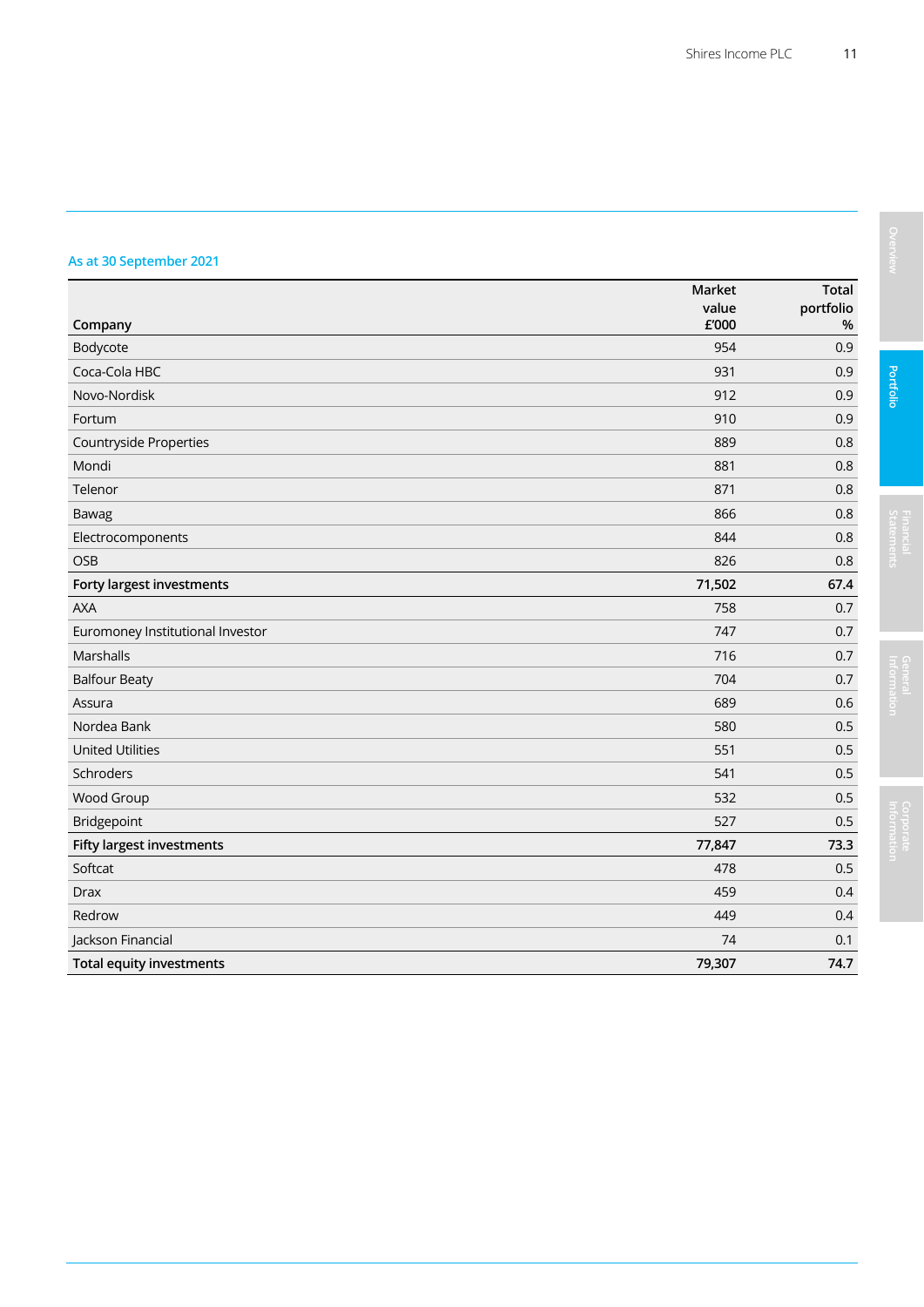### Investment Portfolio – Other Investments

### **As at 30 September 2021**

|                                        | Market<br>value | <b>Total</b><br>portfolio |
|----------------------------------------|-----------------|---------------------------|
| Company                                | £'000           | %                         |
| Preference shares <sup>A</sup>         |                 |                           |
| Ecclesiastical Insurance Office 8 5/8% | 6,826           | 6.4                       |
| Royal & Sun Alliance 7 3/8%            | 5,394           | 5.1                       |
| Santander 10.375%                      | 4,913           | 4.6                       |
| General Accident 7.875%                | 4,825           | 4.6                       |
| Standard Chartered 8.25%               | 4,061           | 3.8                       |
| R.E.A. Holdings 9%                     | 843             | 0.8                       |
| <b>Total preference shares</b>         | 26,862          | 25.3                      |
| <b>Total equity investments</b>        | 79,307          | 74.7                      |
| <b>Total investments</b>               | 106,169         | 100.0                     |

A None of the preference shares listed above has a fixed redemption date.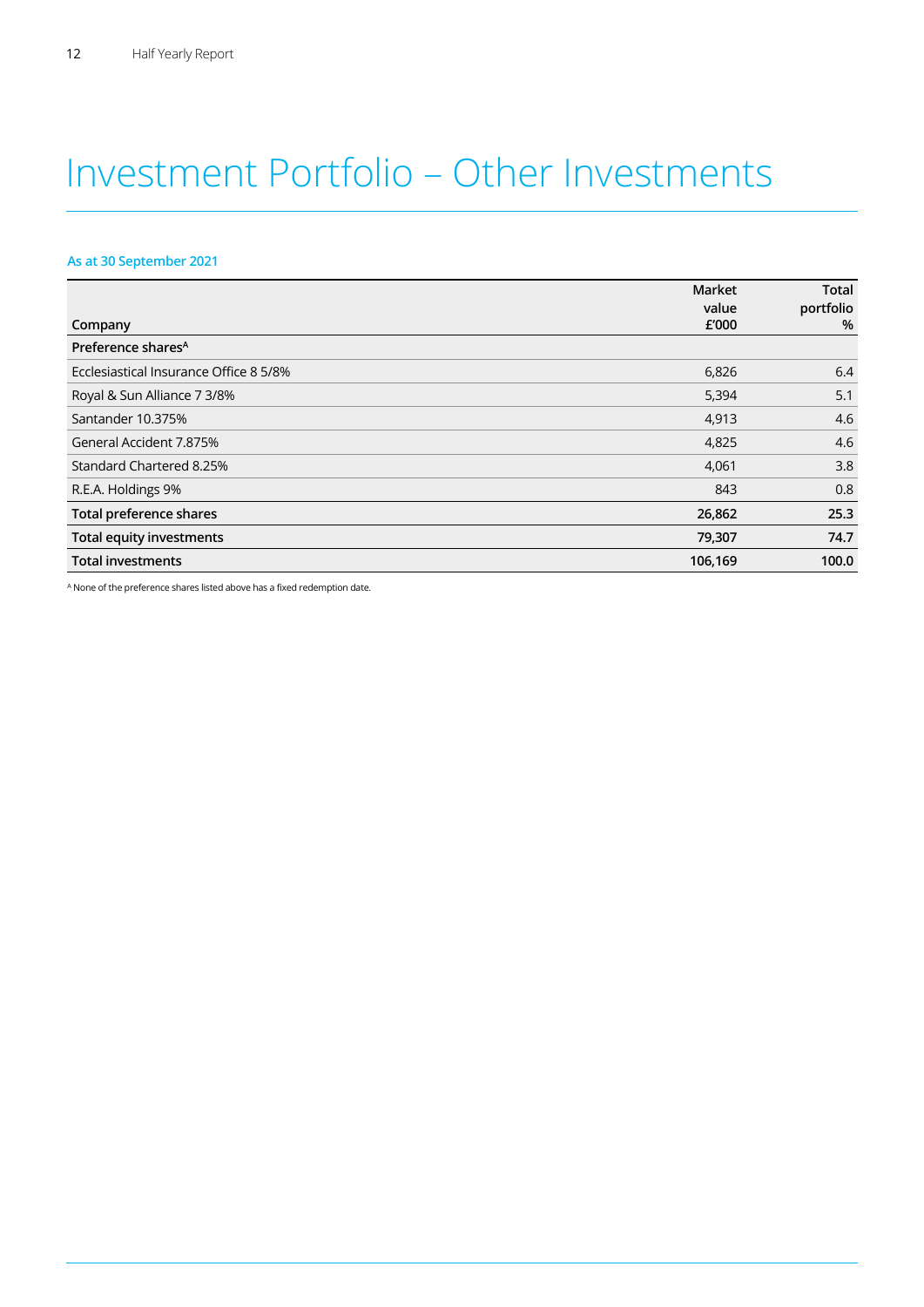### Distribution of Assets and Liabilities

|                                    |               | Valuation at |                                  | Movement during the period |       |                   | <b>Valuation at</b> |  |  |
|------------------------------------|---------------|--------------|----------------------------------|----------------------------|-------|-------------------|---------------------|--|--|
|                                    | 31 March 2021 |              | <b>Sales</b><br><b>Purchases</b> |                            | Gains | 30 September 2021 |                     |  |  |
|                                    | £'000         | %            | £'000                            | £'000                      | £'000 | £'000             | %                   |  |  |
| Listed investments                 |               |              |                                  |                            |       |                   |                     |  |  |
| Equities                           | 68,058        | 84.2         | 11,442                           | (6, 549)                   | 6,356 | 79,307            | 89.6                |  |  |
| Preference shares                  | 25,487        | 31.5         |                                  |                            | 1,375 | 26,862            | 30.4                |  |  |
| <b>Total investments</b>           | 93,545        | 115.7        | 11,442                           | (6, 549)                   | 7,731 | 106,169           | 120.0               |  |  |
| Current assets                     | 6,642         | 8.2          |                                  |                            |       | 1,565             | 1.7                 |  |  |
| <b>Current liabilities</b>         | (9, 331)      | (11.5)       |                                  |                            |       | (19,228)          | (21.7)              |  |  |
| Non-current liabilities            | (9,999)       | (12.4)       |                                  |                            |       |                   |                     |  |  |
| Net assets                         | 80,857        | 100.0        |                                  |                            |       | 88,506            | 100.0               |  |  |
| Net asset value per Ordinary share | 262.4p        |              |                                  |                            |       | 287.0p            |                     |  |  |

### **Listed Equities Weighting relative to the FTSE All-Share Index**



\* While the Company's investment in Aberdeen Smaller Companies Income Trust PLC ("ASCIT") is classified under "Financials" for FTSE classification purposes, it is shown separately in the above table given its materiality to the Company.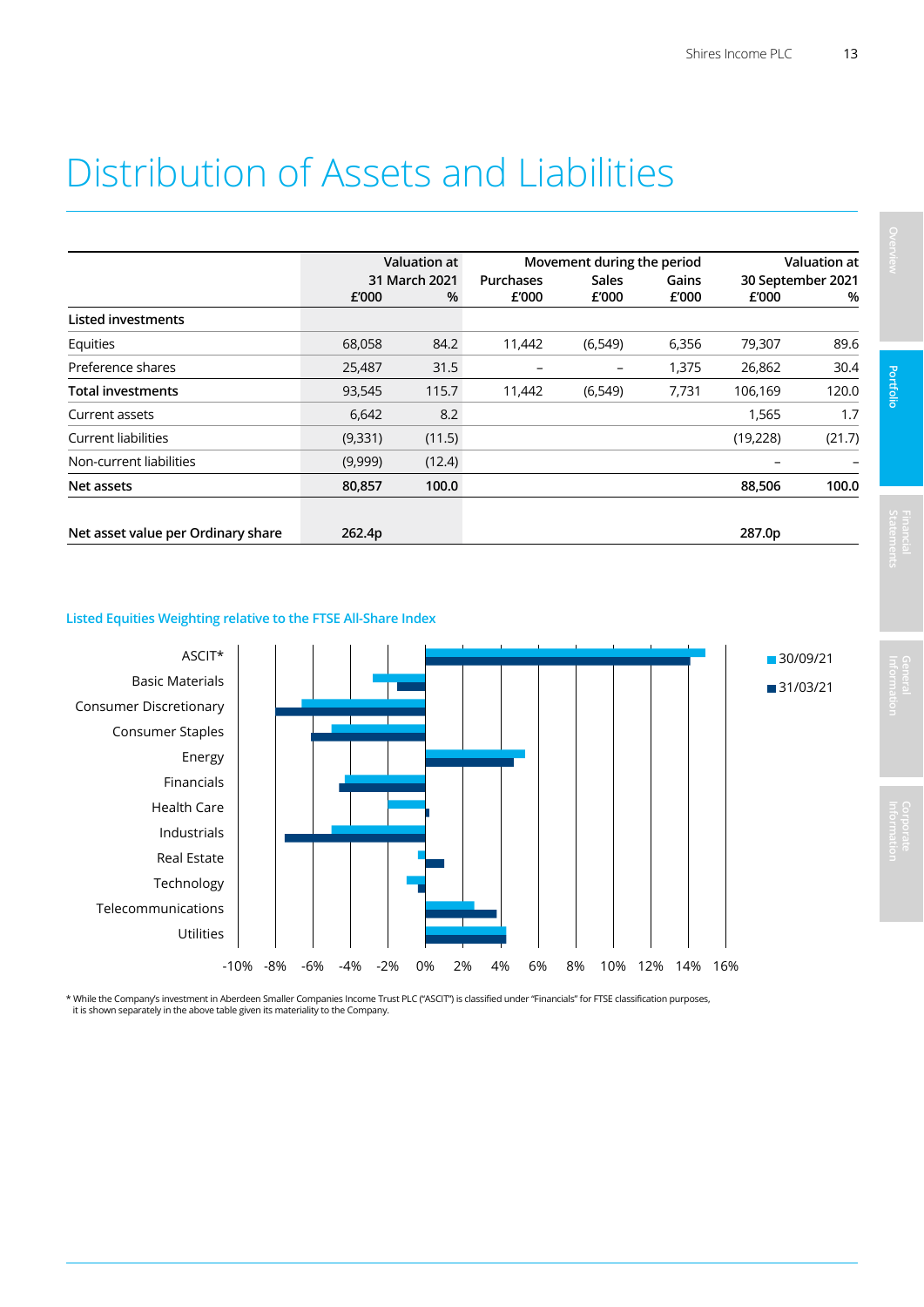### Investment Case Studies



### **Howden Joinery**

Howden Joinery is the UK's leading manufacturer and distributer of fitted kitchens. It sells its products to local builders through a network of depots across the UK. Over time, the company has proven to deliver sustainable growth through a combination of depot roll out and improved offering. Its products remain price competitive and the network creates a barrier to entry for peers. Howden is also well placed in the current environment, given the high savings rate in the UK and the increased demand to spend on home improvements. While the dividend yield at 1.8% is not particularly high, the company has a track record of growth as well as paying special dividends.

#### **Drax**

Drax is a UK power producer. Having shut down historic coal fired power stations, it is now focused on renewable power generation, the production of biomass and the sale of renewable electricity. In the short term, Drax is well positioned as it benefits from higher natural gas prices in the UK. Longer term, it offers a route to growth in low carbon power generation through its Bioenergy with Carbon Capture and Storage ("BECCS") process, which uses biomass combined with carbon sequestration and storage to deliver zero carbon electricity. The first BECCS development is in line for government approval in the UK, with long term potential that the technology can be used on a broader scale. In the Investment Manager's view, the valuation is attractive, with limited value included for BECCS to date and likely upgrades as power price hedges are rolled forward at higher rates.

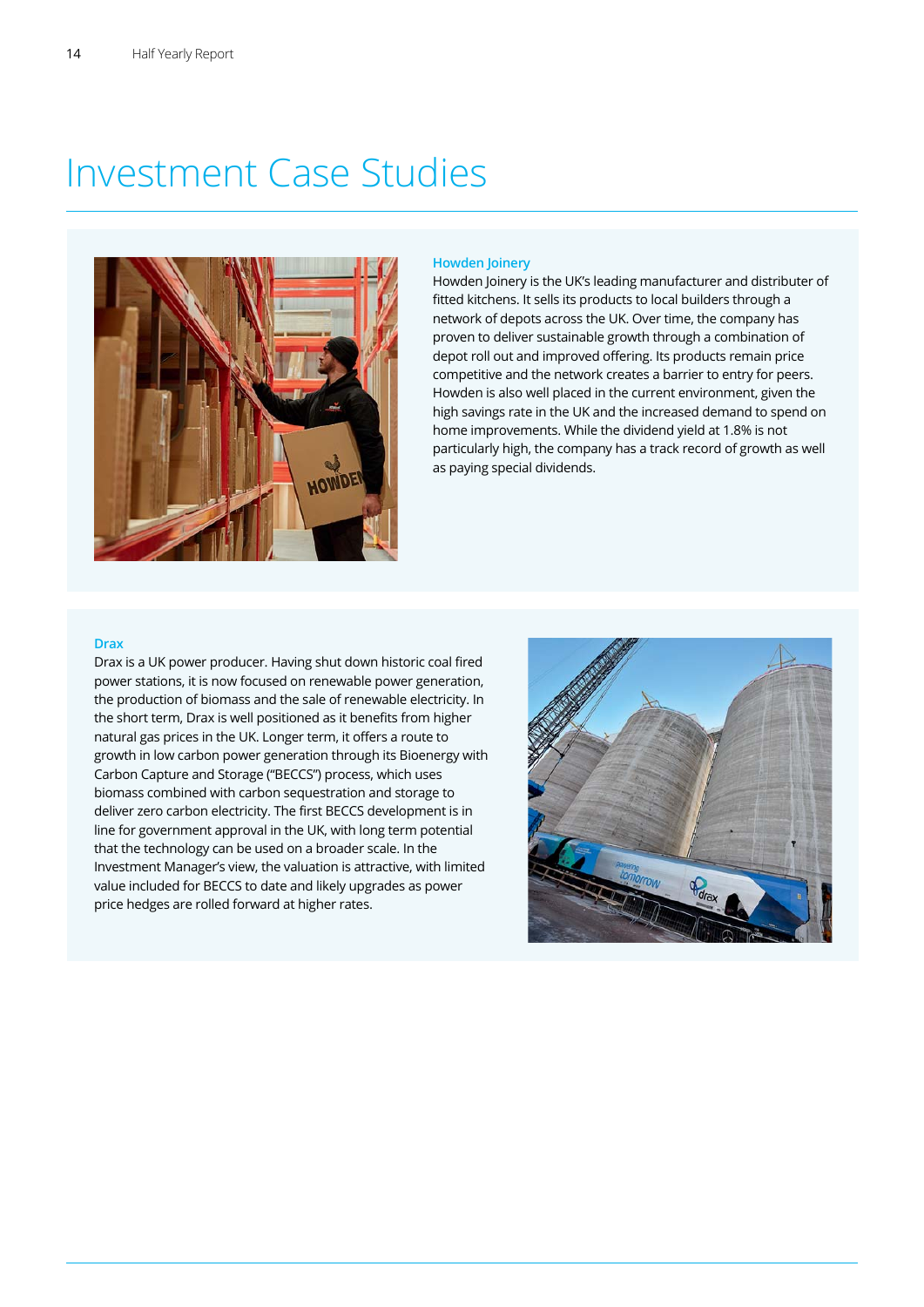### Condensed Statement of Comprehensive Income

|                                             |                  | 30 September 2021        | (unaudited)    |                  | 30 September 2020        | (unaudited) |                               |                          | 31 March 2021<br>(audited) |
|---------------------------------------------|------------------|--------------------------|----------------|------------------|--------------------------|-------------|-------------------------------|--------------------------|----------------------------|
| <b>Note</b>                                 | Revenue<br>£'000 | Capital<br>£'000         | Total<br>£'000 | Revenue<br>£'000 | Capital<br>£'000         | £'000       | <b>Total Revenue</b><br>£'000 | Capital<br>£'000         | <b>Total</b><br>£'000      |
| Gains on investments at fair value          |                  | 7,739                    | 7,739          | -                | 6,943                    | 6,943       | $\overline{\phantom{0}}$      | 17,514                   | 17,514                     |
| Currency gains/(losses)                     |                  | 6                        | 6              | $\equiv$         | $\overline{7}$           | 7           |                               | (5)                      | (5)                        |
| Investment income                           |                  |                          |                |                  |                          |             |                               |                          |                            |
| Dividend income                             | 2,448            |                          | 2,448          | 2,153            |                          | 2,153       | 4,278                         |                          | 4,278                      |
| Stock dividends                             | 164              | $\overline{\phantom{0}}$ | 164            | 49               | $\overline{\phantom{a}}$ | 49          | 75                            | $\overline{\phantom{0}}$ | 75                         |
| Traded option premiums                      | 29               | $\overline{\phantom{0}}$ | 29             | 88               | $\overline{\phantom{a}}$ | 88          | 176                           | $\overline{\phantom{0}}$ | 176                        |
|                                             | 2,641            | 7,745                    | 10,386         | 2,290            | 6,950                    | 9,240       | 4,529                         | 17,509                   | 22,038                     |
| <b>Expenses</b>                             |                  |                          |                |                  |                          |             |                               |                          |                            |
| Management fee                              | (106)            | (106)                    | (212)          | (92)             | (92)                     | (184)       | (189)                         | (190)                    | (379)                      |
| Administrative expenses                     | (212)            | -                        | (212)          | (201)            | $\overline{\phantom{a}}$ | (201)       | (358)                         | $\overline{\phantom{a}}$ | (358)                      |
| Finance costs                               | (66)             | (65)                     | (131)          | (68)             | (67)                     | (135)       | (132)                         | (132)                    | (264)                      |
|                                             | (384)            | (171)                    | (555)          | (361)            | (159)                    | (520)       | (679)                         | (322)                    | (1,001)                    |
| Profit before taxation                      | 2,257            | 7,574                    | 9,831          | 1,929            | 6,791                    | 8,720       | 3,850                         | 17,187                   | 21,037                     |
|                                             |                  |                          |                |                  |                          |             |                               |                          |                            |
| 2<br>Taxation                               | (34)             | $\overline{\phantom{0}}$ | (34)           | (26)             | $\overline{\phantom{0}}$ | (26)        | (54)                          | $\overline{\phantom{0}}$ | (54)                       |
| Profit attributable to equity holders       | 2,223            | 7,574                    | 9,797          | 1,903            | 6,791                    | 8,694       | 3,796                         | 17,187                   | 20,983                     |
| Earnings per Ordinary share<br>4<br>(pence) | 7.21             | 24.59                    | 31.80          | 6.18             | 22.06                    | 28.24       | 12.33                         | 55.82                    | 68.15                      |

The Company does not have any income or expense that is not included in the profit for the period, and therefore the profit for the period is also the "Total comprehensive income for the period", as defined in IAS 1 (revised).

The total column of this statement represents the Condensed Statement of Comprehensive Income of the Company, prepared in accordance with IFRS. The revenue and capital columns are supplementary to this and are prepared under guidance published by the Association of Investment Companies.

All items in the above statement derive from continuing operations.

The accompanying notes are an integral part of the financial statements.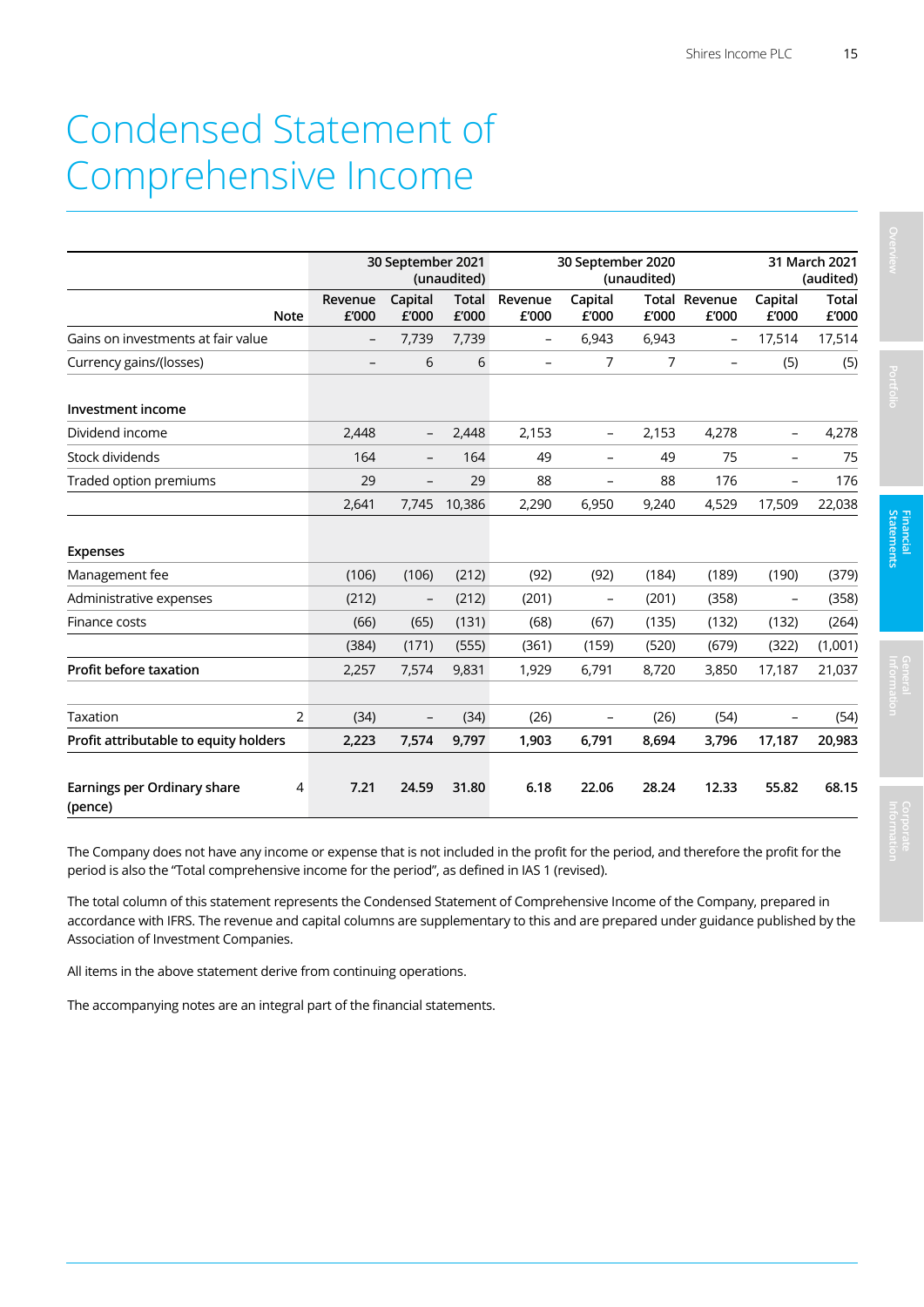## Condensed Balance Sheet

|                                                 | As at<br>30 September 2021<br>(unaudited) | As at<br>30 September 2020<br>(unaudited)<br>£'000 | As at<br>31 March 2021<br>(audited)<br>£'000 |
|-------------------------------------------------|-------------------------------------------|----------------------------------------------------|----------------------------------------------|
| <b>Note</b><br>Non-current assets               | £'000                                     |                                                    |                                              |
| Equities                                        | 79,307                                    | 59,914                                             | 68,058                                       |
| Preference shares                               | 26,862                                    | 24,243                                             | 25,487                                       |
| Securities at fair value                        | 106,169                                   | 84,157                                             | 93,545                                       |
| <b>Current assets</b>                           |                                           |                                                    |                                              |
| Accrued income and prepayments                  | 895                                       | 721                                                | 988                                          |
| Cash and cash equivalents                       | 670                                       | 4,863                                              | 5,654                                        |
|                                                 | 1,565                                     | 5,584                                              | 6,642                                        |
| Creditors: amounts falling due within one year  |                                           |                                                    |                                              |
| Trade and other payables                        | (229)                                     | (335)                                              | (331)                                        |
| Short-term borrowings                           | (18,999)                                  | (9,000)                                            | (9,000)                                      |
|                                                 | (19, 228)                                 | (9, 335)                                           | (9, 331)                                     |
| <b>Net current liabilities</b>                  | (17,663)                                  | (3,751)                                            | (2,689)                                      |
| Total assets less current liabilities           | 88,506                                    | 80,406                                             | 90,856                                       |
| <b>Non-current liabilities</b>                  |                                           |                                                    |                                              |
| Long-term borrowings                            |                                           | (9,998)                                            | (9,999)                                      |
| Net assets                                      | 88,506                                    | 70,408                                             | 80,857                                       |
| Share capital and reserves                      |                                           |                                                    |                                              |
| 6<br>Called-up share capital                    | 15,460                                    | 15,447                                             | 15,447                                       |
| Share premium account                           | 21,109                                    | 21,052                                             | 21,052                                       |
| $\overline{7}$<br>Capital reserve               | 45,415                                    | 27,445                                             | 37,841                                       |
| Revenue reserve                                 | 6,522                                     | 6,464                                              | 6,517                                        |
| Equity shareholders' funds                      | 88,506                                    | 70,408                                             | 80,857                                       |
| Net asset value per Ordinary share (pence)<br>5 | 287.01                                    | 228.48                                             | 262.41                                       |

The accompanying notes are an integral part of the financial statements.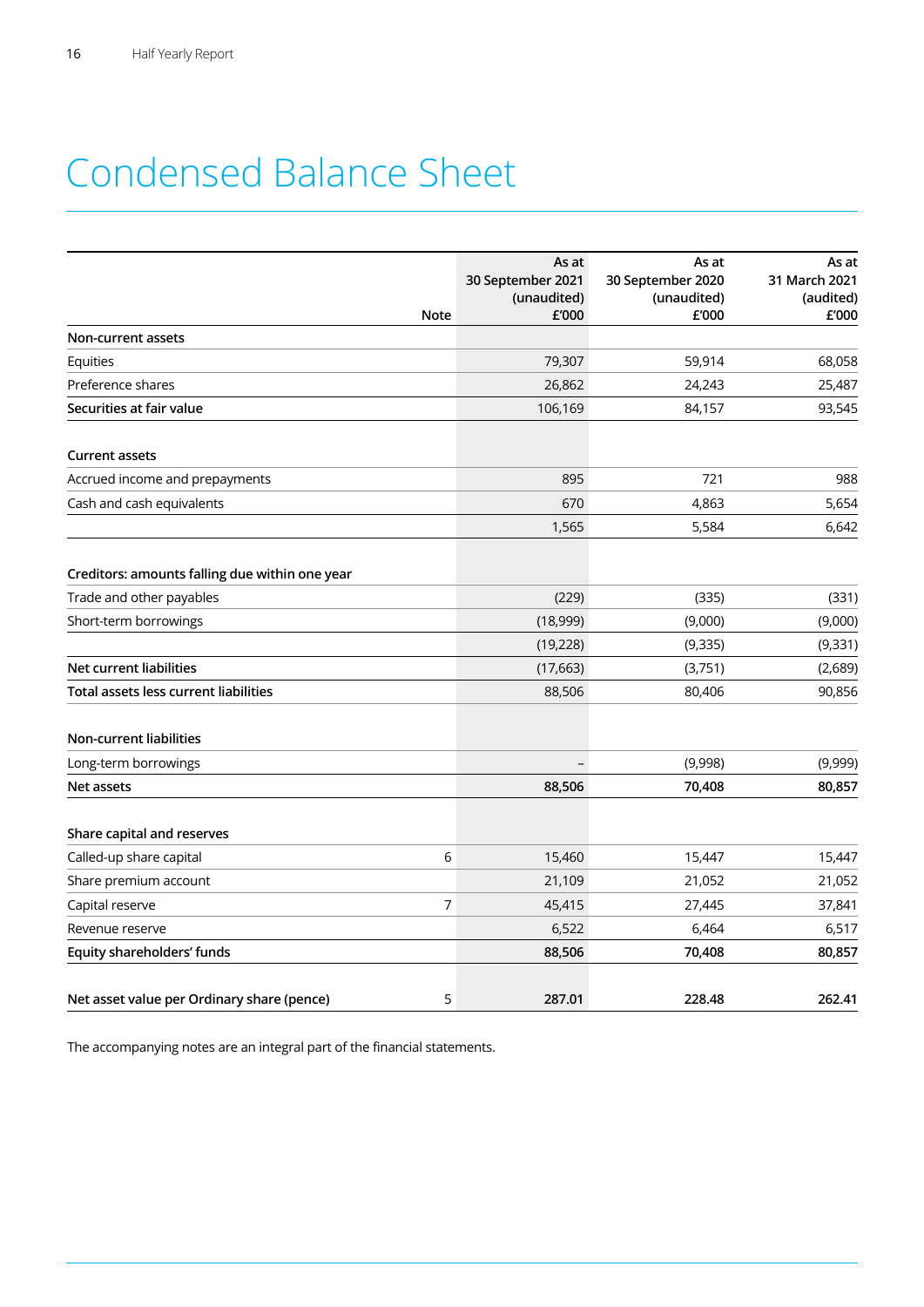## Condensed Statement of Changes in Equity

### **Six months ended 30 September 2021 (unaudited)**

|                          | Share<br>capital<br>£'000 | Share<br>premium<br>account<br>£'000 | Capital<br>reserve<br>£'000 | Revenue<br>reserve<br>£'000 | <b>Total</b><br>£'000 |
|--------------------------|---------------------------|--------------------------------------|-----------------------------|-----------------------------|-----------------------|
| As at 31 March 2021      | 15.447                    | 21,052                               | 37,841                      | 6,517                       | 80,857                |
| Issue of Ordinary shares | 13                        | 57                                   |                             |                             | 70                    |
| Profit for the period    | $\overline{\phantom{m}}$  | $\qquad \qquad -$                    | 7,574                       | 2,223                       | 9,797                 |
| Equity dividends         |                           |                                      |                             | (2,218)                     | (2, 218)              |
| As at 30 September 2021  | 15,460                    | 21,109                               | 45,415                      | 6,522                       | 88,506                |

### **Six months ended 30 September 2020 (unaudited)**

|                          | Share                     |                             |                             |                             |                       |
|--------------------------|---------------------------|-----------------------------|-----------------------------|-----------------------------|-----------------------|
|                          | Share<br>capital<br>£'000 | premium<br>account<br>£'000 | Capital<br>reserve<br>£'000 | Revenue<br>reserve<br>£'000 | <b>Total</b><br>£'000 |
| As at 31 March 2020      | 15,435                    | 21,005                      | 20,654                      | 6,770                       | 63,864                |
| Issue of Ordinary shares | 12                        | 47                          | $\qquad \qquad$             |                             | 59                    |
| Profit for the period    | $\overline{\phantom{0}}$  | $\qquad \qquad$             | 6,791                       | 1,903                       | 8,694                 |
| Equity dividends         |                           |                             | $\qquad \qquad$             | (2,209)                     | (2, 209)              |
| As at 30 September 2020  | 15,447                    | 21,052                      | 27,445                      | 6,464                       | 70,408                |

### **Year ended 31 March 2021 (audited)**

|                          | Share<br>capital<br>£'000 | Share<br>premium<br>account<br>£'000 | Capital<br>reserve<br>£'000 | Revenue<br>reserve<br>£'000 | <b>Total</b><br>£'000 |
|--------------------------|---------------------------|--------------------------------------|-----------------------------|-----------------------------|-----------------------|
| As at 31 March 2020      | 15,435                    | 21,005                               | 20,654                      | 6,770                       | 63,864                |
| Issue of Ordinary shares | 12                        | 47                                   |                             |                             | 59                    |
| Profit for the year      | $\overline{\phantom{0}}$  | $\qquad \qquad -$                    | 17,187                      | 3.796                       | 20,983                |
| Equity dividends         |                           |                                      |                             | (4,049)                     | (4,049)               |
| As at 31 March 2021      | 15.447                    | 21,052                               | 37,841                      | 6,517                       | 80,857                |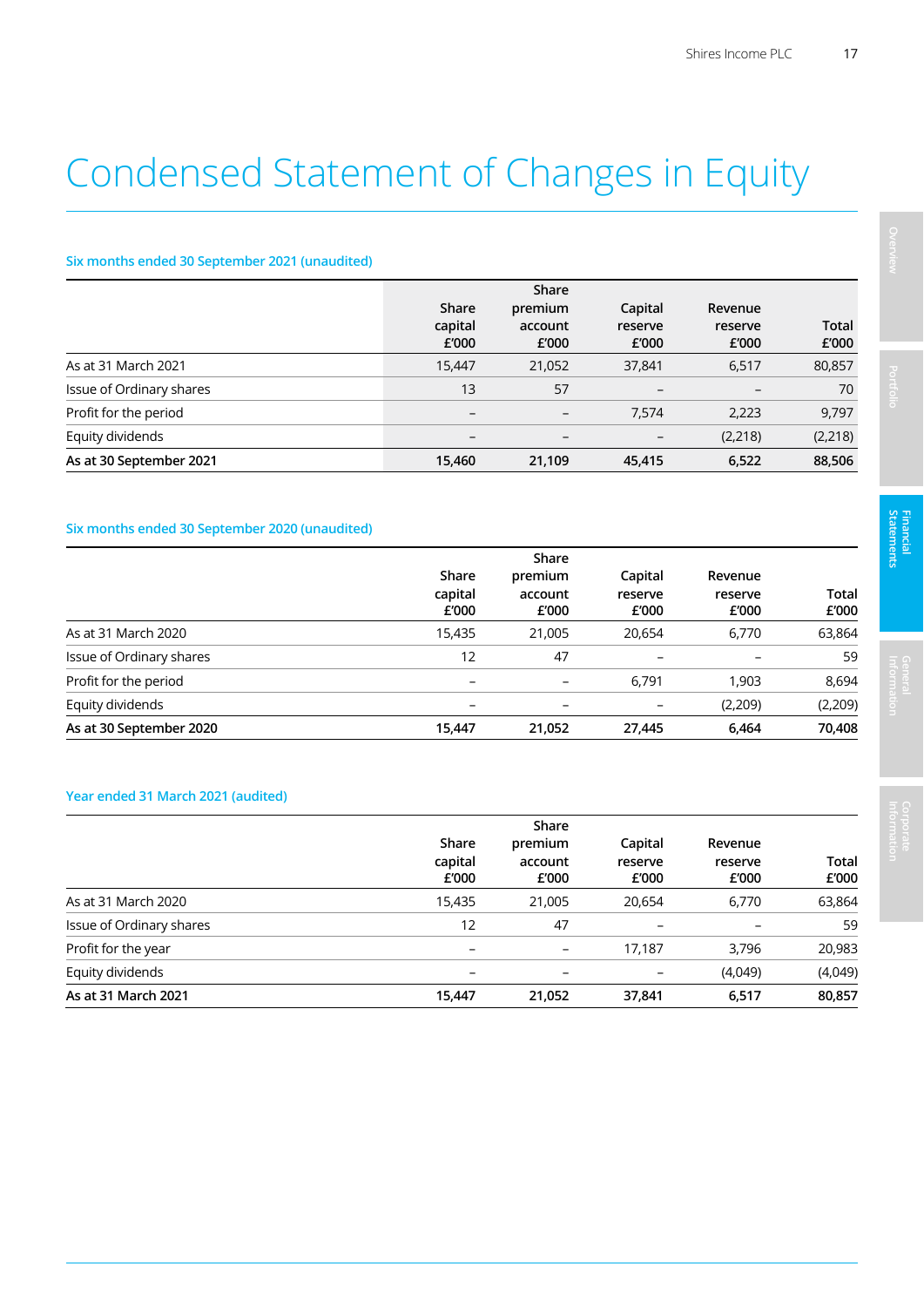## Condensed Cash Flow Statement

|                                                                              | Six months ended<br>30 September 2021<br>(unaudited) | Six months ended<br>30 September 2020<br>(unaudited) | Year ended<br>31 March 2021<br>(audited) |
|------------------------------------------------------------------------------|------------------------------------------------------|------------------------------------------------------|------------------------------------------|
| Net cash inflow from operating activities                                    | £'000                                                | £'000                                                | £'000                                    |
| Dividend income received                                                     | 2,561                                                | 2,302                                                | 4,105                                    |
| Options premium received                                                     | 42                                                   | 106                                                  | 172                                      |
| Management fee paid                                                          | (299)                                                | (97)                                                 | (281)                                    |
| Other cash expenses                                                          | (226)                                                | (189)                                                | (353)                                    |
| Cash generated from operations                                               | 2,078                                                | 2,122                                                | 3,643                                    |
| Interest paid                                                                | (143)                                                | (136)                                                | (252)                                    |
| Overseas tax paid                                                            | (48)                                                 | (32)                                                 | (58)                                     |
| Net cash inflows from operating activities                                   | 1,887                                                | 1,954                                                | 3,333                                    |
| Cash flows from investing activities                                         |                                                      |                                                      |                                          |
| Purchases of investments                                                     | (11, 278)                                            | (7,069)                                              | (10, 252)                                |
| Sales of investments                                                         | 6,549                                                | 8,330                                                | 12,777                                   |
| Net cash (outflow)/inflow from investing activities                          | (4, 729)                                             | 1,261                                                | 2,525                                    |
| Cash flows from financing activities                                         |                                                      |                                                      |                                          |
| Equity dividends paid                                                        | (2, 218)                                             | (2, 209)                                             | (4,049)                                  |
| Issue of Ordinary shares                                                     | 70                                                   | 59                                                   | 59                                       |
| Net cash outflow from financing activities                                   | (2, 148)                                             | (2, 150)                                             | (3,990)                                  |
| Net (decrease)/increase in cash and cash equivalents                         | (4,990)                                              | 1,065                                                | 1,868                                    |
| Reconciliation of net cash flow to movements in cash and<br>cash equivalents |                                                      |                                                      |                                          |
| (Decrease)/increase in cash and cash equivalents as above                    | (4,990)                                              | 1,065                                                | 1,868                                    |
| Net cash and cash equivalents at start of period                             | 5,654                                                | 3,791                                                | 3,791                                    |
| Effect of foreign exchange rate changes                                      | 6                                                    | 7                                                    | (5)                                      |
| Cash and cash equivalents at end of period                                   | 670                                                  | 4,863                                                | 5,654                                    |

Non–cash transactions during the period comprised stock dividends of £164,000 (30 September 2020 – £49,000; 31 March 2021 – £75,000).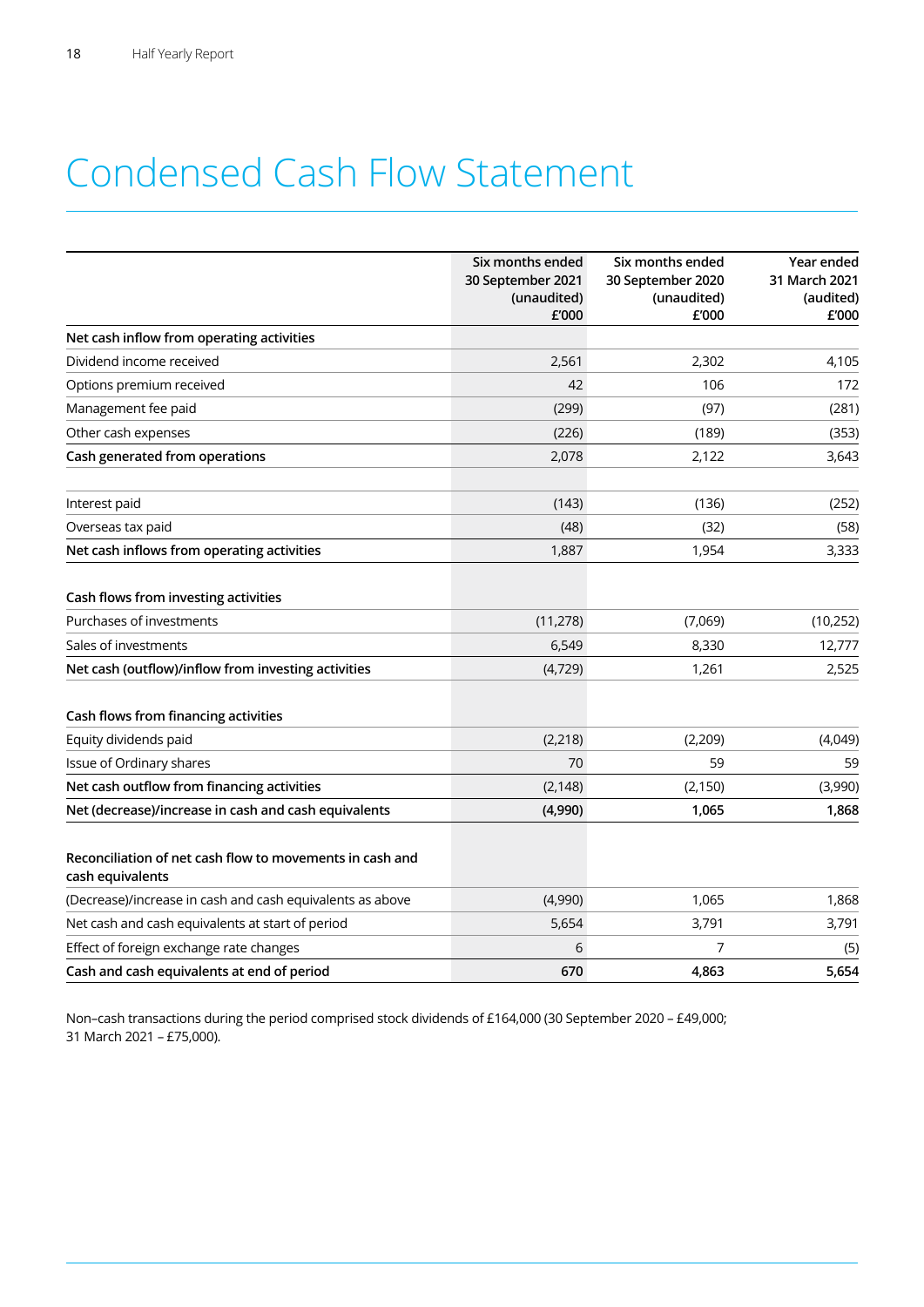### Notes to the Financial Statements

**1. Accounting policies – Basis of accounting.** The condensed interim financial statements have been prepared in accordance with International Financial Reporting Standards (IFRS) 34 'Interim Financial Reporting', as adopted by the International Accounting Standards Board (IASB), and interpretations issued by the International Financial Reporting Interpretations Committee of the IASB (IFRIC). They have also been prepared using the same accounting policies applied for the year ended 31 March 2021 financial statements, which was prepared in accordance with International Financial Reporting Standards (IFRS) and received an unqualified audit report.

The financial statements have been prepared on a going concern basis. In accordance with the Financial Reporting Council's guidance on 'Going Concern and Liquidity Risk', the Directors have undertaken a review of the Company's assets which primarily consist of a diverse portfolio of listed equity shares and in most circumstances, are realisable within a very short timescale.

- **2. Taxation.** The taxation charge for the period represents withholding tax suffered on overseas dividend income.
- **3. Dividends**. The following table shows the revenue for each period less the dividends declared in respect of the financial period to which they relate.

|                    | Six months ended<br>30 September 2021<br>£'000 | Six months ended<br>30 September 2020<br>£'000 | Year ended<br>31 March 2021<br>£'000 |
|--------------------|------------------------------------------------|------------------------------------------------|--------------------------------------|
| Revenue            | 2,223                                          | 1.903                                          | 3,796                                |
| Dividends declared | $(1,972)^A$                                    | $(1,848)^{B}$                                  | $(4,065)^{C}$                        |
|                    | 251                                            | 55                                             | (269)                                |

A Dividends declared relate to first two interim dividends (3.20p each) in respect of the financial year 2021/22.

<sup>8</sup> Dividends declared relate to first two interim dividends (3.00p each) in respect of the financial year 2020/21.<br><sup>C</sup> First three interim dividends (3.00p each) and the final dividend (4.20p) declared in respect of the f

#### **4. Earnings per Ordinary share**

|                                                     | Six months ended<br>30 September 2021<br>£'000 | Six months ended<br>30 September 2020<br>£'000 | Year ended<br>31 March 2021<br>£'000 |
|-----------------------------------------------------|------------------------------------------------|------------------------------------------------|--------------------------------------|
| Returns are based on the following figures:         |                                                |                                                |                                      |
| Revenue return                                      | 2,223                                          | 1,903                                          | 3,796                                |
| Capital return                                      | 7,574                                          | 6,791                                          | 17,187                               |
| <b>Total return</b>                                 | 9,797                                          | 8,694                                          | 20,983                               |
| Weighted average number of Ordinary shares in issue | 30,804,963                                     | 30,781,875                                     | 30,788,210                           |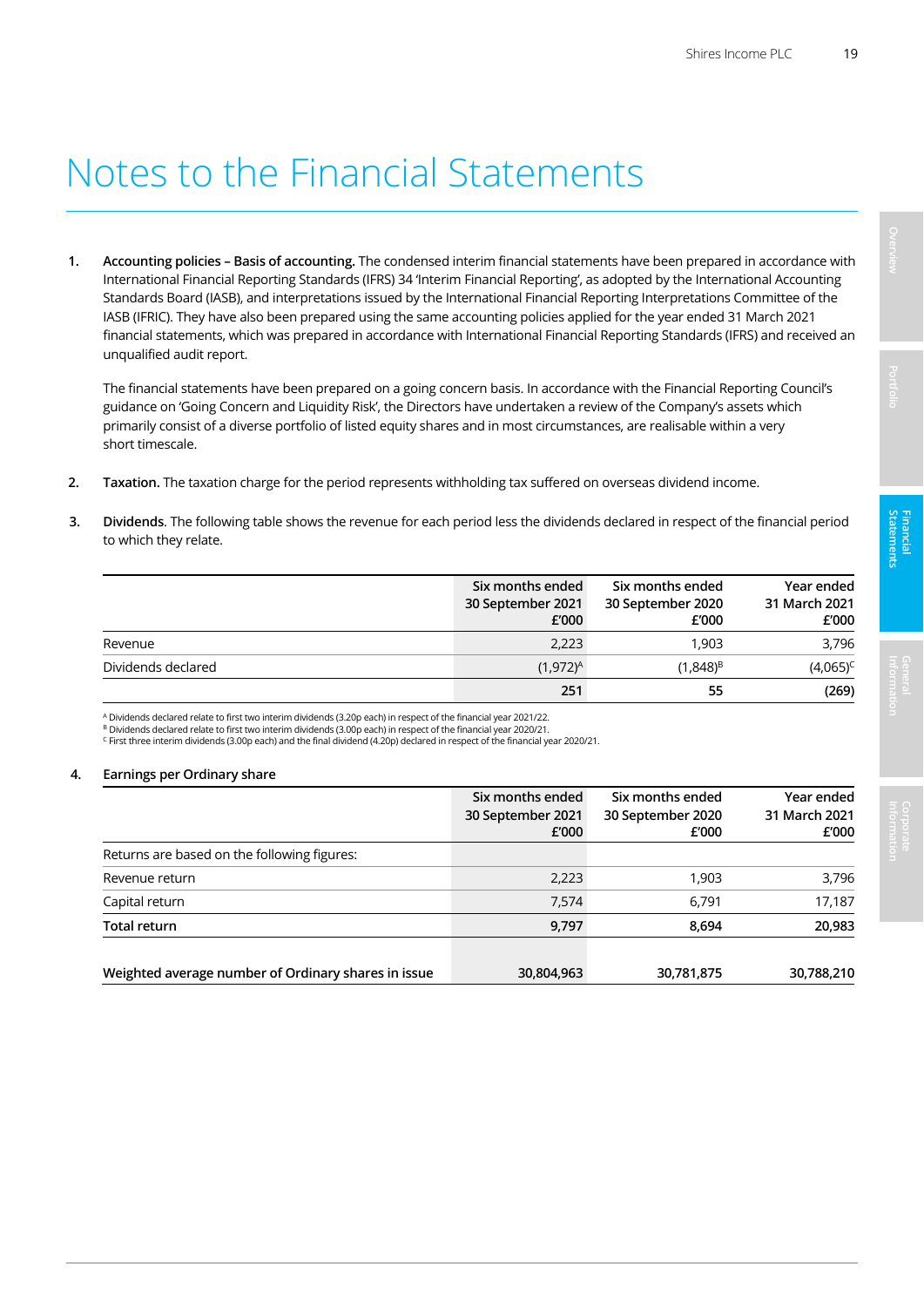### Notes to the Financial Statements Continued

**5. Net asset value per Ordinary share.** The net asset value per Ordinary share and the net asset values attributable to Ordinary shareholders at the period end were as follows:

|                                                      | As at<br>30 September 2021<br>(unaudited) | As at<br>30 September 2020<br>(unaudited) | As at<br>31 March 2021<br>(audited) |
|------------------------------------------------------|-------------------------------------------|-------------------------------------------|-------------------------------------|
| Net assets per Condensed Balance Sheet (£'000)       | 88,506                                    | 70.408                                    | 80,857                              |
| 3.5% Cumulative Preference shares of £1 each (£'000) | (50)                                      | (50)                                      | (50)                                |
| Attributable net assets (£'000)                      | 88.456                                    | 70.358                                    | 80,807                              |
| Number of Ordinary shares in issue                   | 30,819,580                                | 30,794,580                                | 30,794,580                          |
| Net asset value per Ordinary share (p)               | 287.01                                    | 228.48                                    | 262.41                              |

 The Company has a policy of calculating the net asset value per Ordinary share based on net assets less an amount due to holders of 3.5% Cumulative Preference shares of £1 each equating to £1 per share (£50,000), divided by the number of Ordinary shares in issue.

### **6. Called up share capital**

|                                                                                    | 30 September 2021 |        | 30 September 2020 |        | 31 March 2021     |        |
|------------------------------------------------------------------------------------|-------------------|--------|-------------------|--------|-------------------|--------|
|                                                                                    | <b>Number</b>     | £'000  | Number            | £'000  | Number            | £'000  |
| Allotted, called up and fully paid Ordinary shares of 50<br>pence each:            |                   |        |                   |        |                   |        |
| Balance brought forward                                                            | 30,794,580        | 15,397 | 30,769,580        |        | 15,385 30,769,580 | 15,385 |
| Ordinary shares issued                                                             | 25,000            | 13     | 25,000            | 12     | 25,000            | 12     |
| Balance carried forward                                                            | 30,819,580        | 15,410 | 30,794,580        |        | 15,397 30,794,580 | 15,397 |
| Allotted, called up and fully paid 3.5% Cumulative<br>Preference shares of £1 each |                   |        |                   |        |                   |        |
| Balance brought forward and carried forward                                        | 50,000            | 50     | 50,000            | 50     | 50,000            | 50     |
|                                                                                    |                   | 15.460 |                   | 15,447 |                   | 15.447 |

 During the six months ended 30 September 2021 the Company issued 25,000 Ordinary shares of 50p each (six months ended 30 September 2020 – 25,000; year ended 31 March 2021 – 25,000) for proceeds of £70,000 (six months ended 30 September 2020 – £59,000; year ended 31 March 2021 – £59,000).

**7. Capital reserve**. The capital reserve reflected in the Condensed Balance Sheet at 30 September 2021 includes unrealised gains of £19,147,000 (30 September 2020 – gains of £2,742,000; 31 March 2021 – gains of £13,165,000) which relate to the revaluation of investments held at the reporting date. The balance relates to realised gains of £26,268,000 (30 September 2020 – £24,703,000; 31 March 2021 – £24,676,000).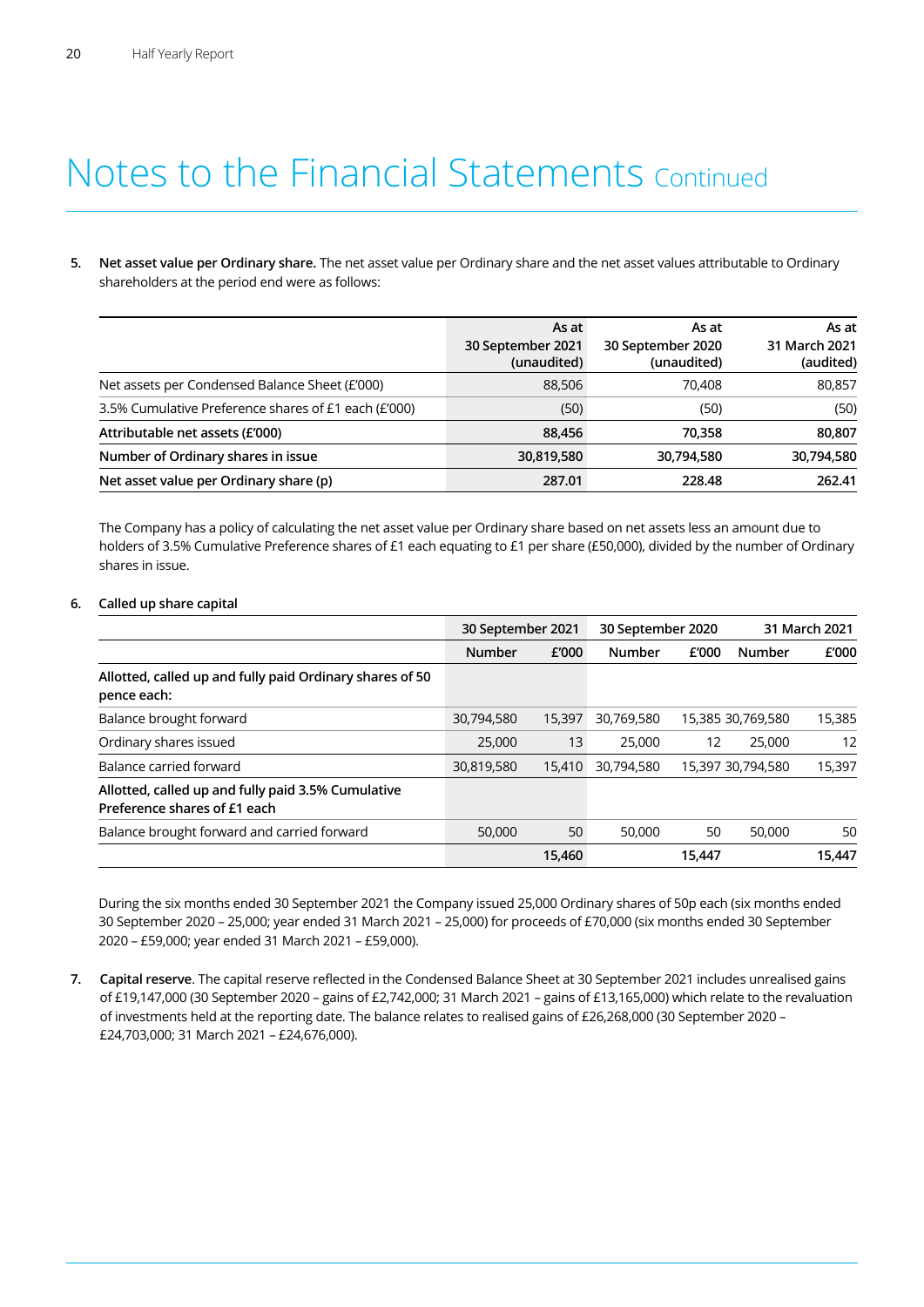|                              | Six months ended<br>30 September 2021<br>£'000 | Six months ended<br>30 September 2020<br>£'000 | Year ended<br>31 March 2021<br>£'000 |
|------------------------------|------------------------------------------------|------------------------------------------------|--------------------------------------|
| Opening balance at 1 April   | (18,999)                                       | (18,998)                                       | (18,998)                             |
| Cashflow                     | (70)                                           | (59)                                           | (59)                                 |
| Other movements <sup>A</sup> | 70                                             | 59                                             | 58                                   |
| Closing balance              | (18,999)                                       | (18,998)                                       | (18,999)                             |

### **8. Analysis of changes in financial liabilities**

A The other movements represent the proceeds from the issue of Ordinary shares and the amortisation of the loan arrangement fees.

The Company has an agreement with Scotiabank Europe PLC to provide a loan facility to 20 September 2022 for up to £20,000,000. A £10,000,000 fixed rate loan was drawn down on 20 September 2019 at a rate of 1.706%. This rate is fixed until maturity on 20 September 2022. In addition, at the period end £9,000,000 had been drawn down on a revolving basis at an allin interest rate of 0.94688%, maturing on 20 October 2021. At the date of this Report, £9,000,000 was drawn down on a revolving basis at an all-in interest rate of 0.9796%.

**9. Transactions with the Manager**. The Company has an agreement with Aberdeen Standard Fund Managers Limited ("ASFML") for the provision of management, secretarial, accounting and administration services and for the carrying out of promotional activities and saving scheme services in relation to the Company.

The management fee is based on 0.45% per annum up to £100 million and 0.40% per annum over £100 million, by reference to the net assets of the Company and including any borrowings up to a maximum of £30 million, and excluding commonly managed funds, calculated monthly and paid quarterly. The fee is allocated 50% to revenue and 50% to capital. The agreement is terminable on not less than six months' notice. The total of the fees paid and payable during the period to 30 September 2021 was £212,000 (30 September 2020 – £184,000; 31 March 2021 – £379,000) and the balance due to ASFML at the period end was £107,000 (30 September 2020 – £184,000; 31 March 2021 – £195,000). The Company held an interest in a commonly managed fund, Aberdeen Smaller Companies Income Trust PLC, in the portfolio during the period to 30 September 2021 (30 September 2020 and 31 March 2021 – same). The value attributable to this holding is excluded from the calculation of the management fee payable by the Company.

 The management agreement with ASFML also provides for the provision of promotional activities, which ASFML has delegated to Aberdeen Asset Managers Limited. The total fees paid and payable in relation to promotional activities were £24,000 (30 September 2020 – £28,000; 31 March 2021 – £48,000) and the balance due to ASFML at the period end was £12,000 (30 September 2020 – £28,000; 31 March 2021 – £12,000). The Company's management agreement with ASFML also provides for the provision of company secretarial and administration services to the Company; no separate fee is charged to the Company in respect of these services, which have been delegated to Aberdeen Asset Management PLC.

**10. Segmental information.** For management purposes, the Company is organised into one main operating segment, which invests in equity securities and debt instruments. All of the Company's activities are interrelated, and each activity is dependent on the others. Accordingly, all significant operating decisions are based upon analysis of the Company as one segment. The financial results from this segment are equivalent to the financial statements of the Company as a whole.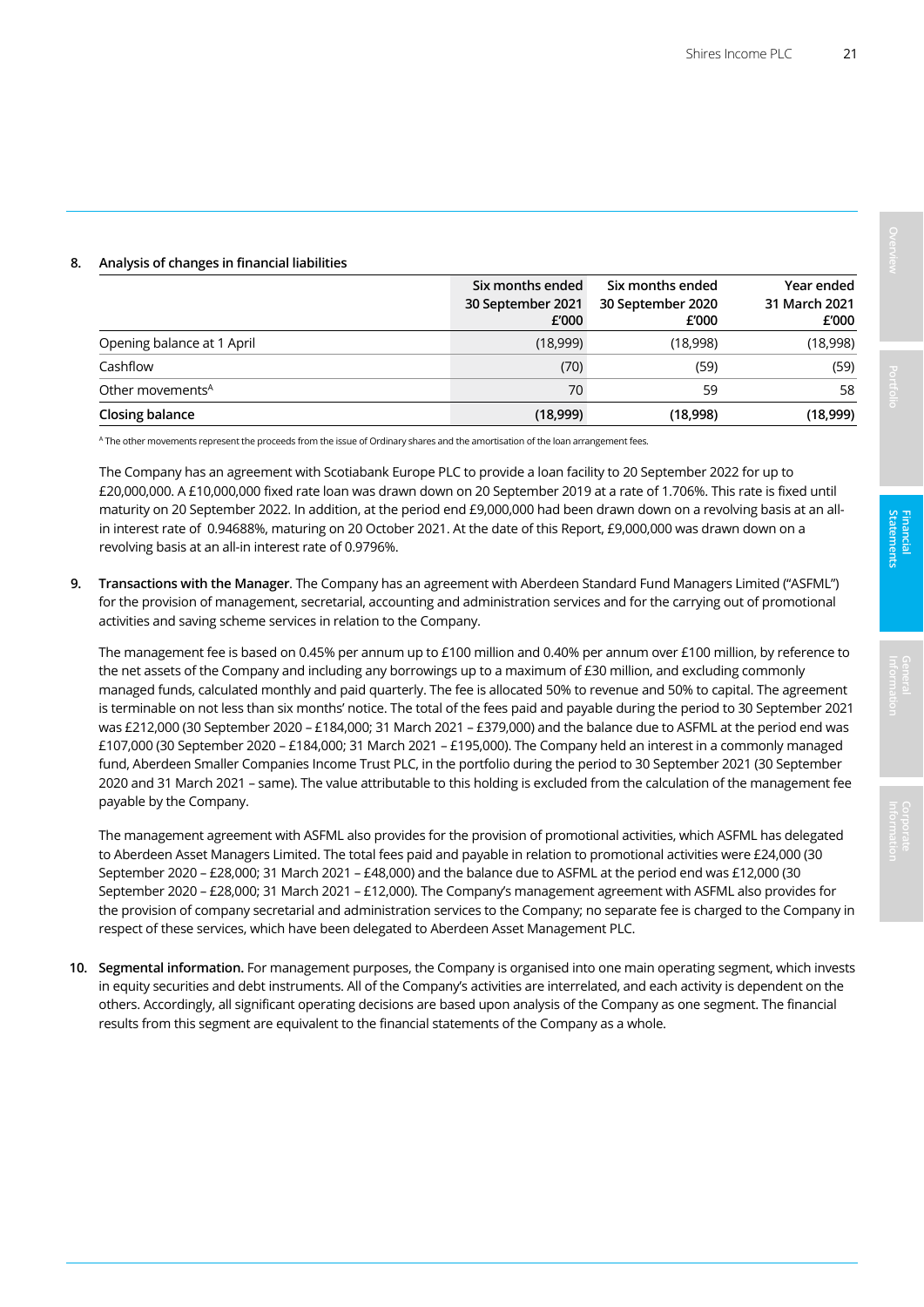### Notes to the Financial Statements Continued

**11. Fair value hierarchy**. IFRS 13 'Fair Value Measurement' requires an entity to classify fair value measurements using a fair value hierarchy that reflects the significance of the inputs used in making the measurements. The fair value hierarchy has the following levels:

 **Level 1:** quoted prices (unadjusted) in active markets for identical assets or liabilities;

**Level 2**: inputs other than quoted prices included within Level 1 that are observable for the assets or liability, either directly (ie as prices) or indirectly (ie derived from prices); and

**Level 3**: inputs for the asset or liability that are not based on observable market data (unobservable inputs).

 The financial assets and liabilities measured at fair value in the Condensed Balance Sheet are grouped into the fair value hierarchy as follows:

| At 30 September 2021                                                                            | <b>Note</b> | Level 1<br>£'000 | Level <sub>2</sub><br>£'000 | Level 3<br>£'000         | <b>Total</b><br>£'000 |
|-------------------------------------------------------------------------------------------------|-------------|------------------|-----------------------------|--------------------------|-----------------------|
| Financial assets at fair value through profit or loss                                           |             |                  |                             |                          |                       |
| Quoted investments                                                                              | a)          | 106,169          |                             | $\overline{\phantom{a}}$ | 106,169               |
| Financial liabilities at fair value through profit or loss                                      |             |                  |                             |                          |                       |
| <b>Derivatives</b>                                                                              | b)          | -                | (10)                        | $\overline{\phantom{a}}$ | (10)                  |
| Net fair value                                                                                  |             | 106,169          | (10)                        | $\overline{\phantom{a}}$ | 106,159               |
| At 30 September 2020                                                                            | <b>Note</b> | Level 1<br>£'000 | Level 2<br>£'000            | Level 3<br>£'000         | <b>Total</b><br>£'000 |
| Financial assets at fair value through profit or loss                                           |             |                  |                             |                          |                       |
| Quoted investments                                                                              | a)          | 84,157           |                             | $\overline{\phantom{0}}$ | 84,157                |
| Financial liabilities at fair value through profit or loss                                      |             |                  |                             |                          |                       |
| <b>Derivatives</b>                                                                              | b)          |                  | (23)                        |                          |                       |
| Net fair value                                                                                  |             | 84,157           | (23)                        |                          | (23)<br>84,134        |
|                                                                                                 | <b>Note</b> | Level 1<br>£'000 | Level 2<br>£'000            | Level 3<br>£'000         | <b>Total</b><br>£'000 |
|                                                                                                 |             |                  |                             |                          |                       |
| At 31 March 2021<br>Financial assets at fair value through profit or loss<br>Quoted investments | a)          | 93,545           |                             | $\overline{\phantom{a}}$ | 93,545                |
| Financial liabilities at fair value through profit or loss                                      |             |                  |                             |                          |                       |
| <b>Derivatives</b>                                                                              | b)          |                  | $\overline{\phantom{0}}$    | $\overline{\phantom{0}}$ |                       |

**a) Quoted investments**. The fair value of the Company's quoted investments has been determined by reference to their quoted bid prices at the reporting date. Quoted investments included in Fair Value Level 1 are actively traded on recognised stock exchanges.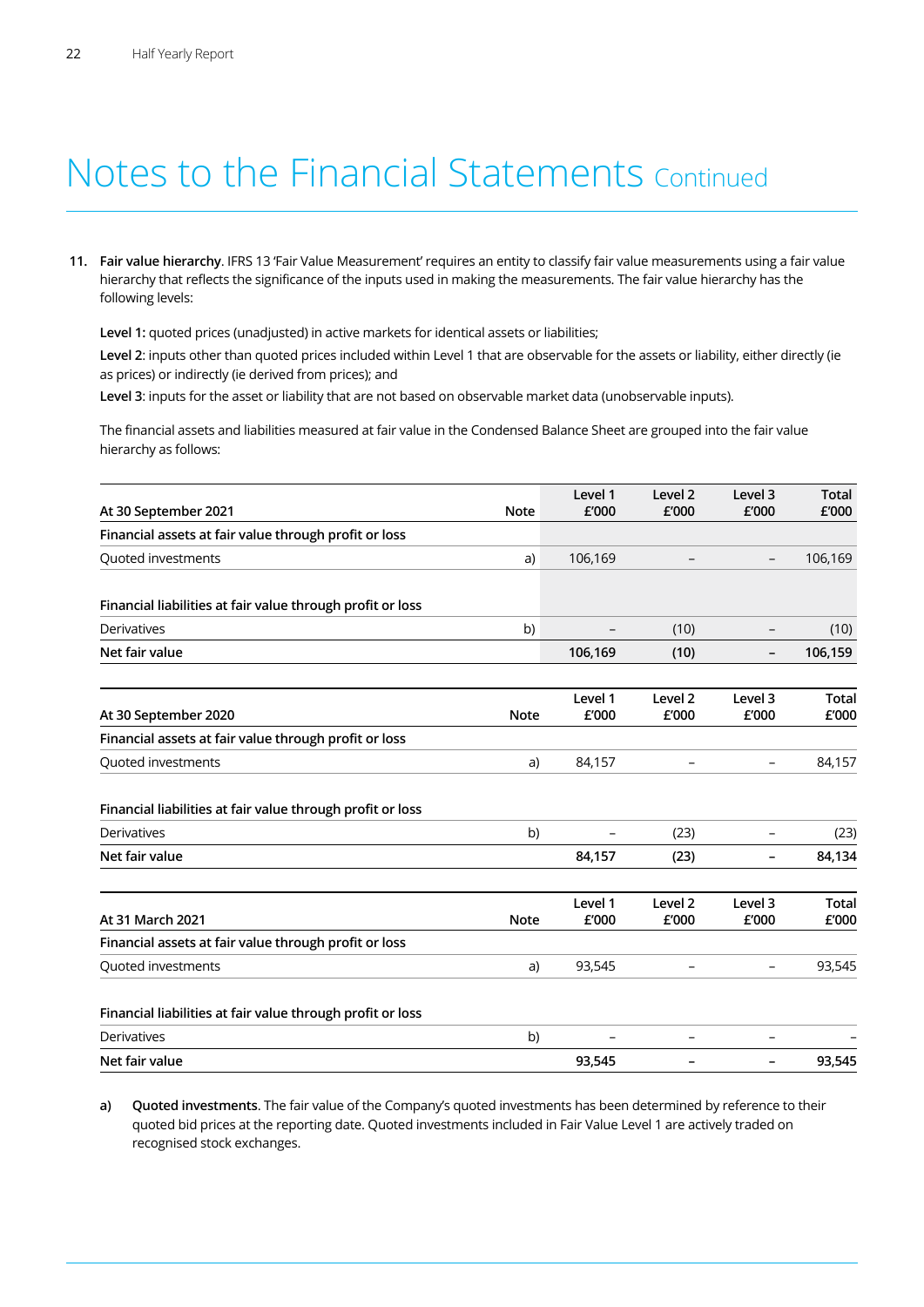**b) Derivatives**. The fair value of the Company's investments in Exchange Traded Options has been determined using observable market inputs on an exchange traded basis although not actively traded and therefore have been classed as Level 2.

The fair value of the Company's investments in Over the Counter Options has been determined using observable market inputs other than quoted prices included within Level 2.

**12.** The financial information contained in this Half Yearly Financial Report does not constitute statutory accounts as defined in Sections 434 – 436 of the Companies Act 2006. The financial information for the six months ended 30 September 2021 and 30 September 2020 has not been reviewed or audited by the Company's independent auditor.

The information for the year ended 31 March 2021 has been extracted from the latest published audited financial statements which have been filed with the Registrar of Companies. The report of the independent auditor on those accounts contained no qualification or statement under Section 498 (2), (3) or (4) of the Companies Act 2006.

**13.** This Half Yearly Financial Report was approved by the Board on 2 December 2021.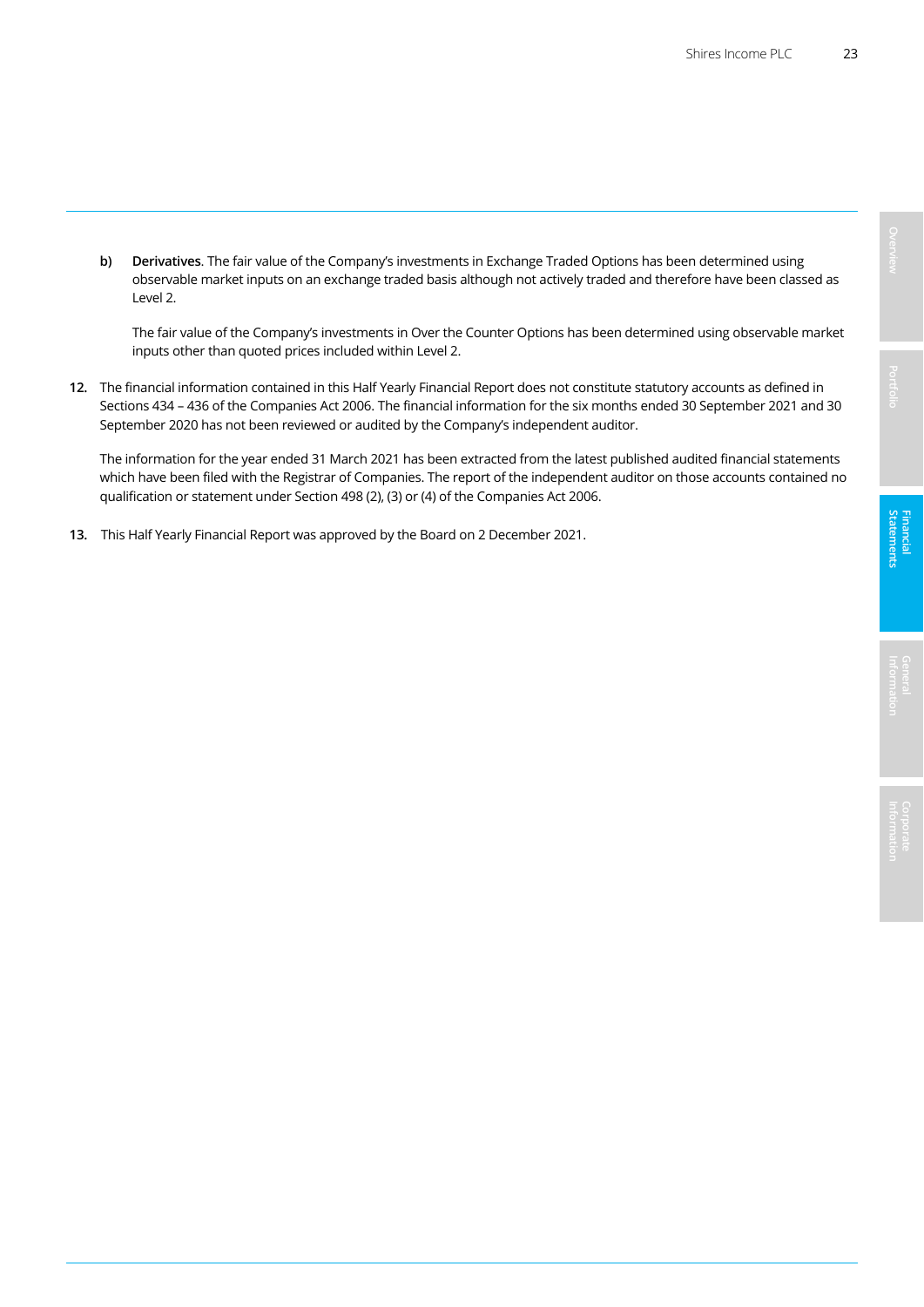### Alternative Performance Measures

Alternative performance measures are numerical measures of the Company's current, historical or future performance, financial position or cash flows, other than financial measures defined or specified in the applicable financial framework. The Company's applicable financial framework includes IFRS and the AIC SORP. The Directors assess the Company's performance against a range of criteria which are viewed as particularly relevant for closed-end investment companies.

**Total Return**. NAV and share price total returns show how the NAV and share price has performed over a period of time in percentage terms, taking into account both capital returns and dividends paid to shareholders. NAV total return involves a calculation that invests the net dividend in the NAV of the Company with debt at fair value on the date on which that dividend goes ex-dividend. Share price total return involves a calculation that invests the net dividend in the share price of the Company on the date on which that dividend goes ex-dividend.

The tables below provide information relating to the NAVs and share prices of the Company on the dividend reinvestment dates during the six months ended 30 September 2021 and 30 September 2020 and assumes reinvestment of net dividends excluding transaction costs (the "Adjustment factor").

|                                      | <b>Dividend</b>   |            | Share    |
|--------------------------------------|-------------------|------------|----------|
| 30 September 2021                    | rate              | <b>NAV</b> | price    |
| 31 March 2021 (a)                    |                   | 262.41p    | 248.00p  |
| 8 April 2021                         | 3.00 <sub>p</sub> | 266.85p    | 257.50p  |
| 8 July 2021                          | 4.20 <sub>p</sub> | 275.58p    | 269.00p  |
| 30 September 2021 (b)                |                   | 287.01p    | 269.50p  |
| Adjustment factor (c)                |                   | 1.026655   | 1.027429 |
| 30 September 2021 adjusted (d)=(b*c) |                   | 294.66p    | 276.89p  |
| Total return (d/a)                   |                   | $+12.3%$   | $+11.7%$ |

|                                      | <b>Dividend</b>   |            | Share    |
|--------------------------------------|-------------------|------------|----------|
| 30 September 2020                    | rate              | <b>NAV</b> | price    |
| 31 March 2020 (a)                    |                   | 207.39p    | 200.50p  |
| 2 April 2020                         | 3.00 <sub>p</sub> | 199.79p    | 188.75p  |
| 2 July 2020                          | 4.20 <sub>p</sub> | 234.93p    | 236.00p  |
| 30 September 2020 (b)                |                   | 228.48p    | 213.50p  |
| Adjustment factor (c)                |                   | 1.032956   | 1.033960 |
| 30 September 2020 adjusted (d)=(b*c) |                   | 236.01p    | 220.75p  |
| Total return (d/a)                   |                   | $+13.8%$   | $+10.1%$ |

**Discount to net asset value per Ordinary share.** The difference between the share price and the net asset value per Ordinary share expressed as a percentage of the net asset value per Ordinary share.

|                            |           | 30 September 2021 | 31 March 2021 |
|----------------------------|-----------|-------------------|---------------|
| NAV per Ordinary share (p) |           | 287.01            | 262.41        |
| Share price (p)            |           | 269.50            | 248.00        |
| <b>Discount</b>            | $(a-b)/a$ | 6.1%              | 5.5%          |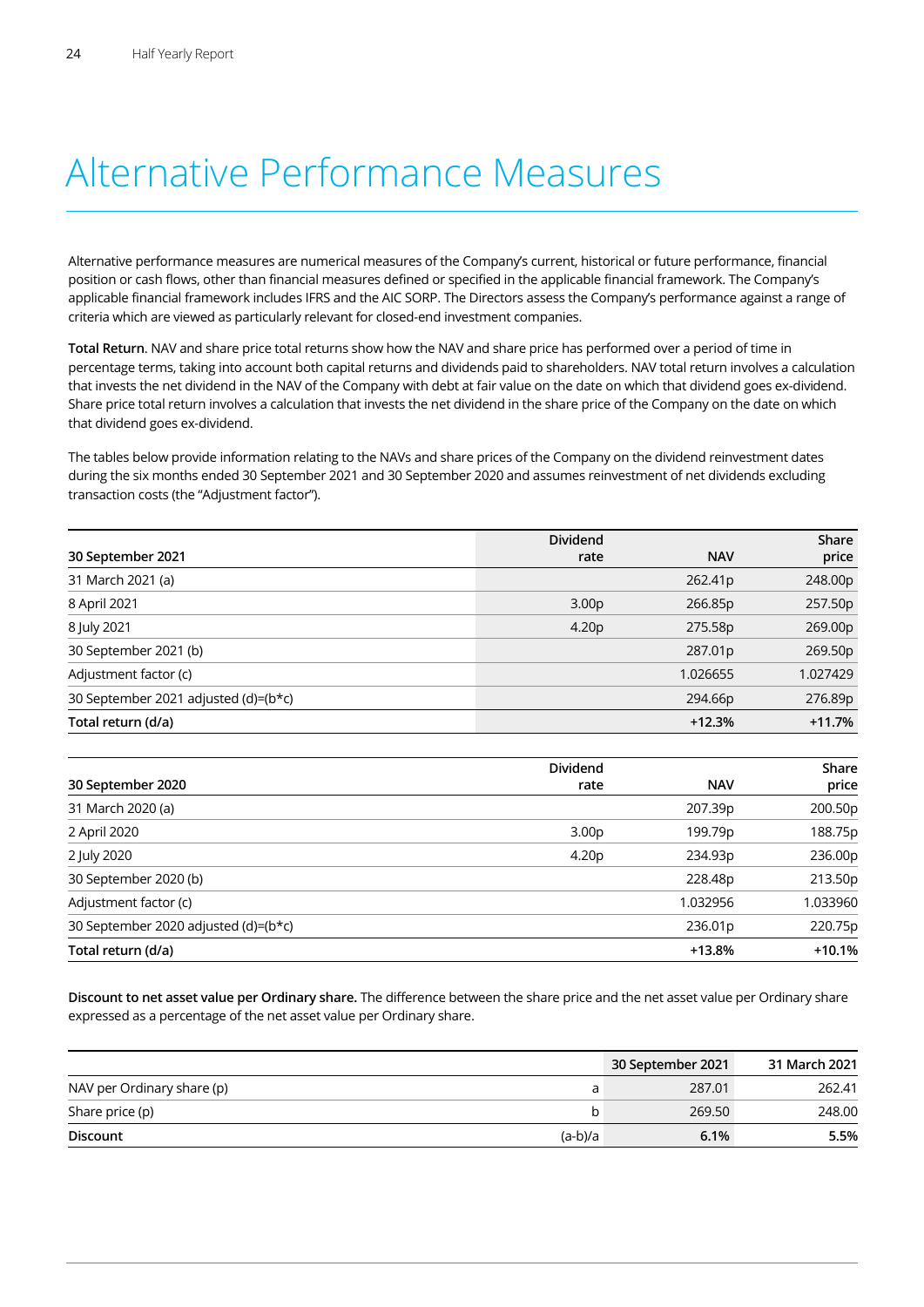**Dividend yield.** The annual dividend divided by the share price, expressed as a percentage.

|                                        |     | 30 September 2021   | 31 March 2021 |
|----------------------------------------|-----|---------------------|---------------|
| Annual dividend per Ordinary share (p) |     | 13.20p              | 13.20p        |
| Share price (p)                        |     | 269.50 <sub>p</sub> | 248.00p       |
| Dividend yield                         | a/b | 4.9%                | 5.3%          |

**Net gearing**. Net gearing measures total borrowings less cash and cash equivalents divided by shareholders' funds, expressed as a percentage. Under AIC reporting guidance, cash and cash equivalents includes net amounts due to and from brokers at the period end as well as cash and short term deposits.

|                                  |               | 30 September 2021 | 31 March 2021 |
|----------------------------------|---------------|-------------------|---------------|
| Borrowings (£'000)               | a             | 18,999            | 18,999        |
| Cash $(E'000)$                   | b             | 670               | 5,654         |
| Amounts due to brokers (£'000)   |               |                   |               |
| Amounts due from brokers (£'000) |               |                   |               |
| Shareholders' funds (£'000)      | e             | 88,506            | 80,857        |
| Net gearing                      | $(a-b+c-d)/e$ | 20.7%             | 16.5%         |

**Ongoing charges**. Ongoing charges is considered to be an alternative performance measure. The ongoing charges ratio has been calculated in accordance with guidance issued by the AIC as the total of investment management fees and administrative expenses and expressed as a percentage of the average net asset values throughout the year. The ratio for 30 September 2021 is based on forecast ongoing charges for the year ending 31 March 2022.

|                                                      | 30 September 2021 | 31 March 2021 |
|------------------------------------------------------|-------------------|---------------|
| Investment management fees (£'000)                   | 427               | 379           |
| Administrative expenses (£'000)                      | 399               | 358           |
| Ongoing charges (£'000)                              | 826               | 737           |
| Average net assets (£'000)                           | 87,364            | 73,999        |
| Ongoing charges ratio (excluding look-through costs) | 0.95%             | 1.00%         |
| Look-through costs <sup>A</sup>                      | 0.22%             | 0.21%         |
| Ongoing charges ratio (including look-through costs) | 1.17%             | 1.21%         |

A Costs associated with holdings in collective investment schemes as defined by the Committee of European Securities Regulators' guidelines on the methodology for the calculation of the ongoing charges figure, issued on 1 July 2010.

The ongoing charges ratio provided in the Company's Key Information Document is calculated in line with the PRIIPs regulations which, amongst other things, includes the cost of borrowings and transaction costs.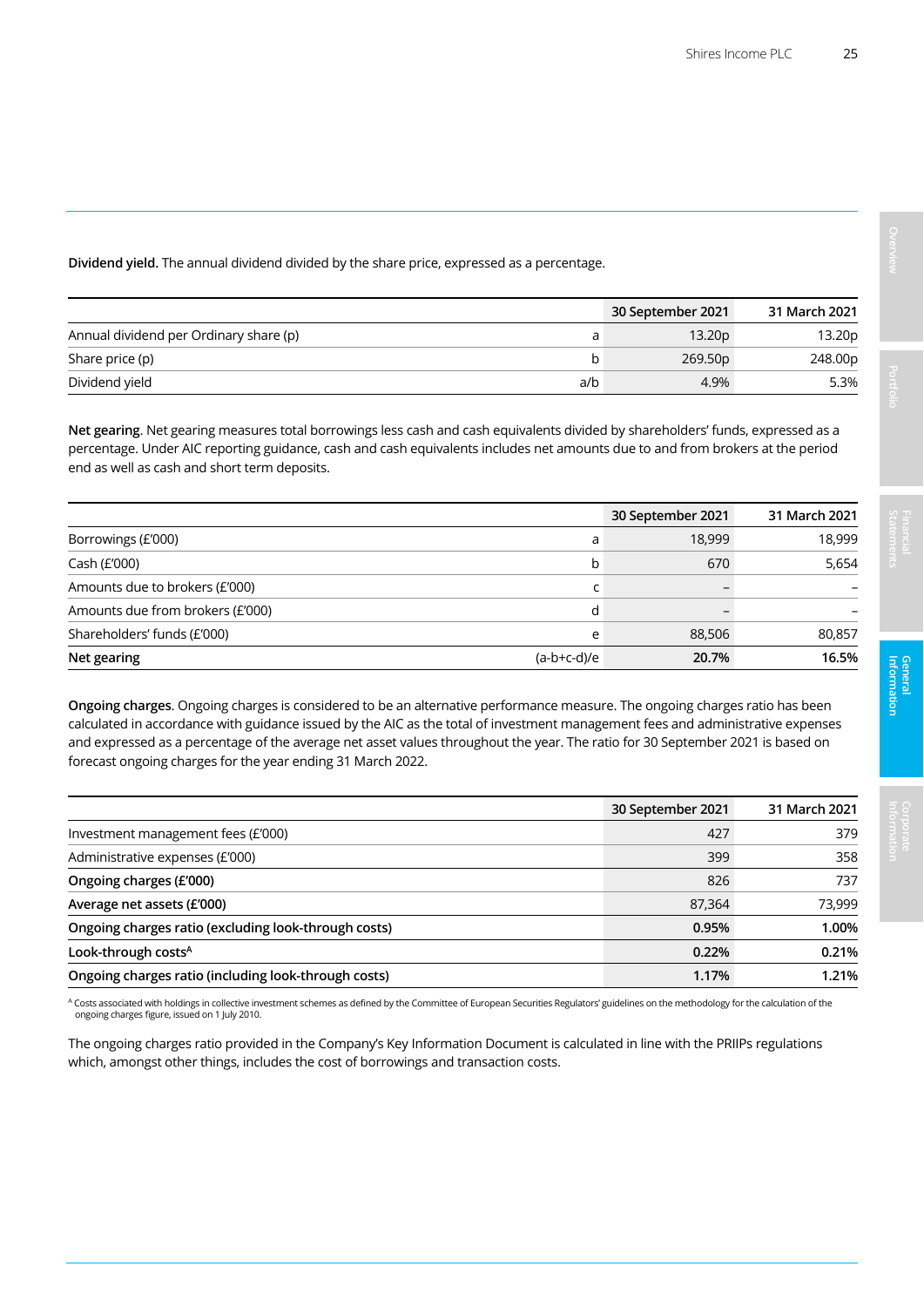### Investor Information

### **Alternative Investment Fund Managers Directive ("AIFMD") and Pre-Investment Disclosure Document ("PIDD")**

The Company has appointed Aberdeen Standard Fund Managers Limited as its alternative investment fund manager and BNP Paribas Securities Services, London Branch as its depositary under the AIFMD.

The AIFMD requires Aberdeen Standard Fund Managers Limited, as the Company's AIFM, to make available to investors certain information prior to such investors' investment in the Company. Details of the leverage and risk policies which the Company is required to have in place under the AIFMD are published in the Company's PIDD which can be found on its website: **shiresincome.co.uk.**

### **Investor Warning: Be alert to share fraud and boiler room scams**

abrdn has been contacted by investors informing us that they have received telephone calls and emails from people who have offered to buy their investment company shares, purporting to work for abrdn or for third party firms. abrdn has also been notified of emails claiming that certain investment companies under our management have issued claims in the courts against individuals. These may be scams which attempt to gain your personal information with which to commit identity fraud or could be 'boiler room' scams where a payment from you is required to release the supposed payment for your shares. These callers/senders do not work for abrdn and any third party making such offers/claims has no link with abrdn.

abrdn does not 'cold-call' investors in this way. If you have any doubt over the veracity of a caller, do not offer any personal information, end the call and contact our Customer Services Department.

The Financial Conduct Authority provides advice with respect to share fraud and boiler room scams at: **fca.org.uk/consumers/scams**

### **Shareholder Enquiries**

For queries regarding shareholdings, lost certificates, dividend payments, registered details and related matters, shareholders holding their shares directly in the Company are advised to contact the Registrars (see Corporate Information).

Any general queries about the Company should be directed to the Company Secretary in writing (see Corporate Information) or by email to: **CEF.CoSec@abrdn.com.**

For questions about an investment held through the abrdn Investment Plan for Children, Investment Trust Share Plan or Investment Trust Stocks and Shares ISA, please telephone the Manager's Customer Services Department on **0808 500 0040**, email **inv.trusts@abrdn.com** or write to:

**abrdn Investment Trusts PO Box 11020 Chelmsford Essex CM99 2DB**

### **Dividend Tax Allowance**

The annual tax-free personal allowance for dividend income for UK investors is £2,000 for the 2021/22 tax year. Above this amount, individuals pay tax on their dividend income at a rate dependent on their income tax bracket and personal circumstances. The Company provides registered shareholders with a confirmation of dividends paid and this should be included with any other dividend income received when calculating and reporting to HMRC total dividend income received. It is the shareholder's responsibility to include all dividend income when calculating any tax liability.

#### **How to Invest**

Investors can buy and sell shares in the Company directly through a stockbroker or indirectly through a lawyer, accountant or other professional adviser. Alternatively, for retail clients, shares can be bought directly through the abrdn Investment Plan for Children, Investment Trust Share Plan or Investment Trust Stocks and Shares ISA, or through the many stockbroker platforms which offer the opportunity to acquire shares in investment companies.

#### **abrdn Investment Plan for Children**

abrdn operates an Investment Plan for Children (the "Children's Plan") which covers a number of investment companies under its management, including the Company. Anyone can invest in the Children's Plan (subject to the eligibility criteria as stated within the terms and conditions), including parents, grandparents and family friends. All investments are free of dealing charges on the initial purchase of shares, although investors will suffer the bidoffer spread, which can, on some occasions, be a significant amount. Lump sum investments start at £150 per trust, while regular savers may invest from £30 per month. Investors only pay Government Stamp Duty (currently 0.5%) on entry where applicable. Selling costs are £10 + VAT. There is no restriction on how long an investor need invest in the Children's Plan, and regular savers can stop or suspend participation by instructing abrdn in writing at any time.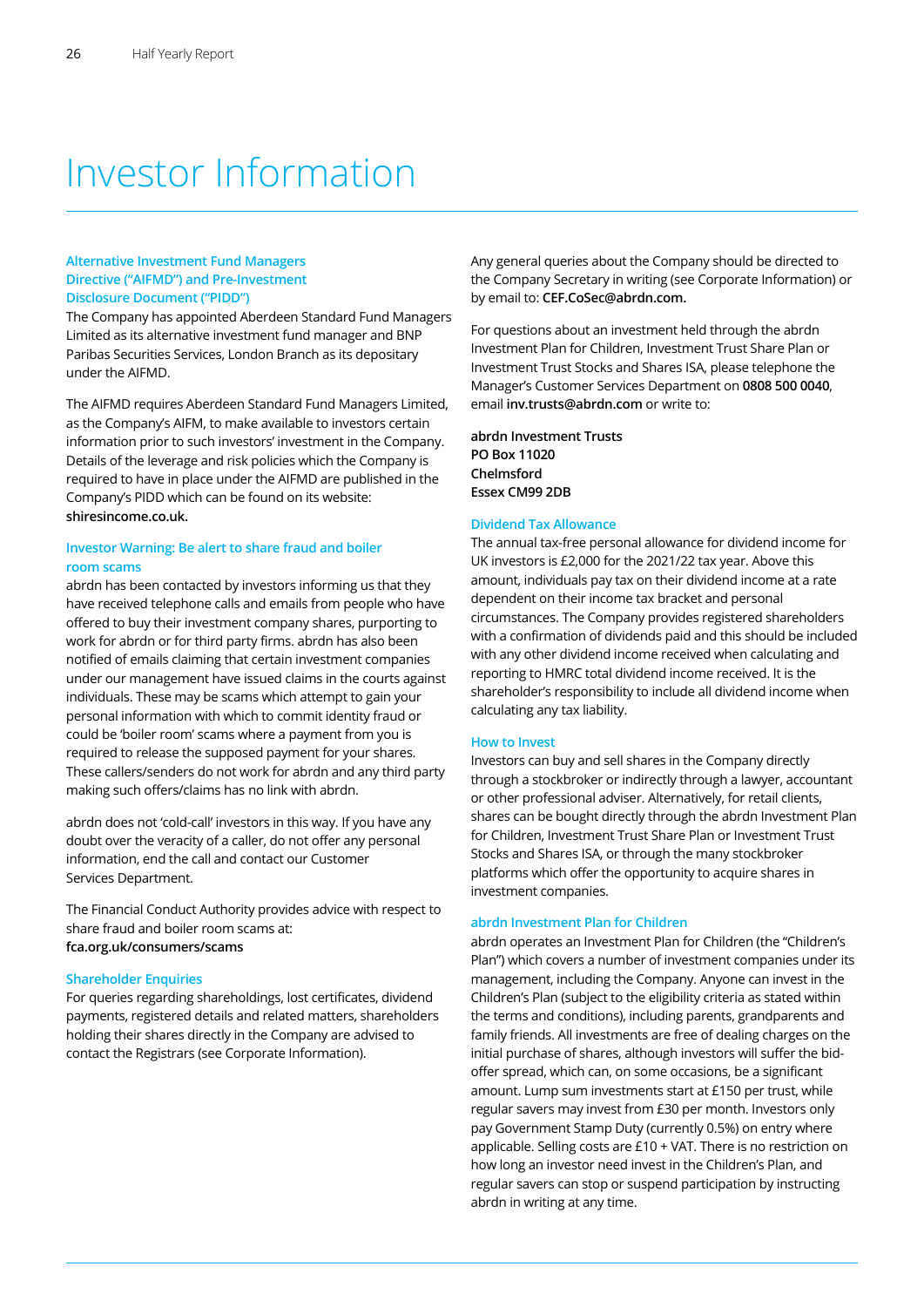### **abrdn Investment Trust Share Plan**

abrdn operates an Investment Trust Share Plan (the "Plan") through which shares in the Company can be purchased. There are no dealing charges on the initial purchase of shares, although investors will suffer the bid-offer spread, which can, on some occasions, be a significant amount. Lump sum investments start at £250, while regular savers may invest from £100 per month. Investors only pay Government Stamp Duty (currently 0.5%) on entry where applicable. Selling costs are £10 + VAT. There is no restriction on how long an investor need invest in a Plan, and regular savers can stop or suspend participation by instructing abrdn in writing at any time.

#### **abrdn Investment Trust Stocks and Shares ISA**

abrdn operates an Investment Trust Stocks and Shares ISA ("ISA") through which an investment may be made of up to £20,000 in the 2021/22 tax year.

There are no brokerage or initial charges for the ISA, although investors will suffer the bid-offer spread, which can be a significant amount. Investors only pay Government Stamp Duty (currently 0.5%) on purchases where applicable. Selling costs are £15 + VAT. The annual ISA administration charge is £24 + VAT, calculated annually and applied on 31 March (or the last business day in March) and collected soon thereafter either by direct debit or, if there is no valid direct debit mandate in place, from the available cash in the ISA prior to the distribution or reinvestment of any income, or, where there is insufficient cash in the ISA, from the sale of investments held in the ISA. Under current legislation, investments in ISAs can grow free of capital gains tax.

### **ISA Transfer**

Investors can choose to transfer previous tax year investments to abrdn, which can be invested in the Company while retaining their ISA wrapper. The minimum lump sum for an ISA transfer is £1,000 and is subject to a minimum per trust of £250.

### **Nominee Accounts and Voting Rights**

All investments in the abrdn Investment Plan for Children, Investment Trust Share Plan and Investment Trust Stocks and Shares ISA are held in nominee accounts and investors are provided with the equivalent of full voting and other rights of share ownership.

### **How to Attend and Vote at Company Meetings**

Investors who hold their shares in the Company via the abrdn Investment Plan for Children, Investment Trust Share Plan and Investment Trust Stocks and Shares ISA and who would like to attend and vote at Company meetings (including AGMs) will be sent for completion and return a Letter of Direction in connection with the relevant meeting.

### **Keeping You Informed**

Further information about the Company may be found on its dedicated website: **shiresincome.co.uk.** This provides access to information on the Company's share price performance, capital structure, London Stock Exchange announcements, current and historic Annual and Half-Yearly Reports, and the latest monthly factsheet on the Company issued by the Manager.

Details are also available at: **invtrusts.co.uk.**

### **Twitter**

**@abrdnTrusts** 

### **LinkedIn abrdn Investment Trusts**

### **Key Information Document ("KID")**

The KID relating to the Company and published by the Manager can be found on the Company's website.

### **Literature Request Service**

For literature and application forms for abrdn Investment Trusts' products, please contact us through: **invtrusts.co.uk**.

Or telephone: **0808 500 4000**

Or write to: **abrdn Investment Trusts PO Box 11020 Chelmsford Essex CM99 2DB** 

### **Terms and Conditions**

Terms and conditions for abrdn managed savings products can also be found under the Literature section of the Manager's website at: **invtrusts.co.uk.**

### **Suitable for Retail/NMPI Status**

The Company's shares are intended for investors, primarily in the UK, including retail investors, professionally-advised private clients and institutional investors who are seeking a high level of income, together with the potential for growth of both income and capital from a diversified portfolio substantially invested in UK equities but also in preference shares, convertibles and other fixed income securities, and who understand and are willing to accept the risks of exposure to equities.

Investors should consider consulting a financial adviser who specialises in advising on the acquisition of shares and other securities before acquiring shares. Investors should be capable of evaluating the risks and merits of such an investment and should have sufficient resources to bear any loss that may result.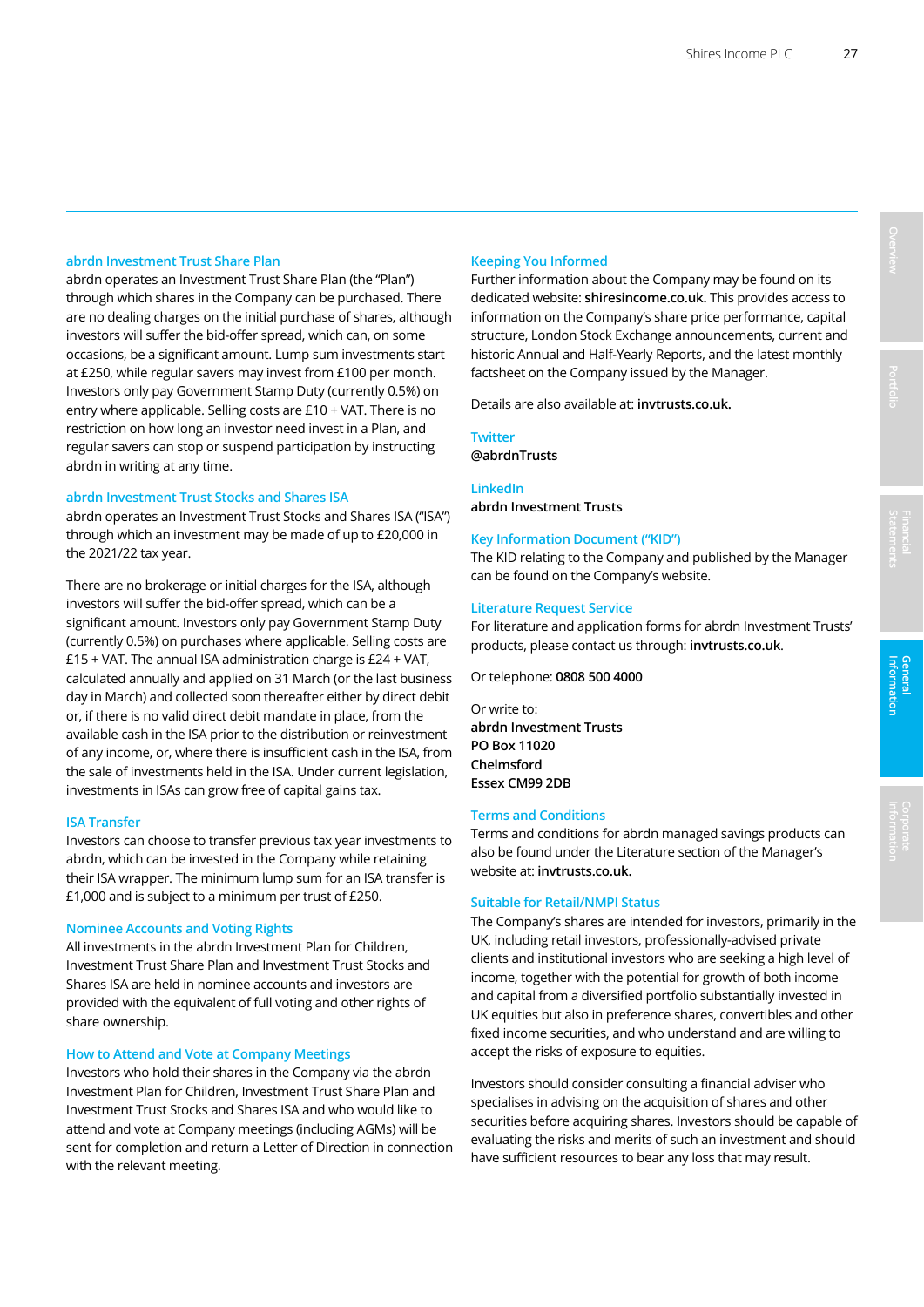### Investor Information Continued

The Company conducts its affairs so that its securities can be recommended by a financial adviser to ordinary retail investors in accordance with the Financial Conduct Authority's rules in relation to non-mainstream pooled investments ("NMPIs") and intends to continue to do so for the foreseeable future. The Company's securities are excluded from the Financial Conduct Authority's restrictions which apply to NMPIs because they are securities issued by an investment trust.

### **Online Dealing**

There are a number of online dealing platforms for private investors that offer share dealing, ISAs and other means to invest in the Company. Real-time execution-only stockbroking services allow you to trade online, manage your portfolio and buy UK listed shares. These sites do not give advice. Some comparison websites also look at dealing rates and terms.

### **Discretionary Private Client Stockbrokers**

If you have a large sum to invest, you may wish to contact a discretionary private client stockbroker. They can manage your entire portfolio of shares and will advise you on your investments. To find a private client stockbroker visit The Personal Investment Management and Financial Advice Association at: **pimfa.co.uk.**

### **Financial Advisers**

To find an adviser who recommends on investment trusts, visit: **unbiased.co.uk.**

#### **Regulation of Stockbrokers**

Before approaching a stockbroker, always check that they are regulated by the Financial Conduct Authority at: **fca.org.uk/firms/financial-services-register**

### **Note**

**Please remember that past performance is not a guide to the future. Stock market and currency movements may cause the value of shares and the income from them to fall as well as rise and investors may not get back the amount they originally invested.** 

**As with all equity investments, the value of investment trust shares purchased will immediately be reduced by the difference between the buying and selling prices of the shares, known as the market maker's spread.** 

**Investors should further bear in mind that the value of any tax relief will depend on the individual circumstances of the investor and that tax rates and reliefs, as well as the tax treatment of ISAs, may be changed by future legislation.** 

*The information on pages 26 to 28 has been approved for the purposes of Section 21 of the Financial Services and Markets Act 2000 (as amended by the Financial Services Act 2012) by Aberdeen Asset Managers Limited which is authorised and regulated by the Financial Conduct Authority in the United Kingdom.*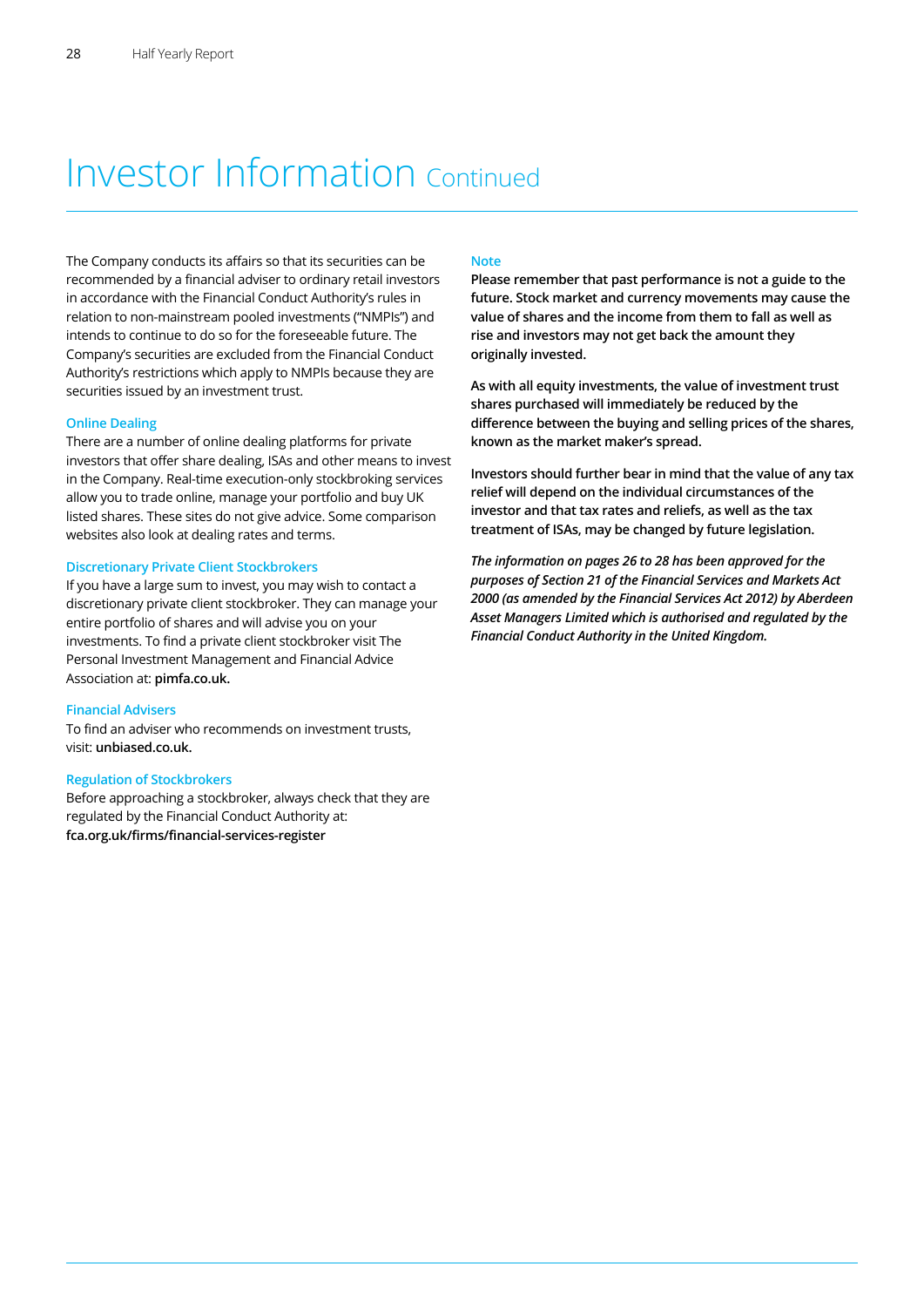### Corporate Information

### **Directors**

Robert Talbut (Chairman) Robin Archibald Marian Glen Jane Pearce

### **Registered Office**

Bow Bells House 1 Bread Street London EC4M 9HH

#### **Company Secretary**

Aberdeen Asset Management PLC 1 George Street Edinburgh EH2 2LL

### Email: **CEF.CoSec@abrdn.com**

### **Alternative Investment Fund Manager**

Aberdeen Standard Fund Managers Limited Bow Bells House 1 Bread Street London EC4M 9HH

### **Investment Manager**

Aberdeen Asset Managers Limited 1 George Street Edinburgh EH2 2LL

### **abrdn Customer Services Department, Investment Plan for Children, Investment Trust Share Plan and ISA enquiries**  abrdn Investment Trusts

PO Box 11020 Chelmsford Essex CM99 2DB

Freephone: **0808 500 0040** (open Monday to Friday, 9.00 a.m. to 5.00 p.m., excluding public holidays in England & Wales)

Email: **inv.trusts@abrdn.com**

**Company Registration Number**  00386561 (England & Wales)

**Website shiresincome.co.uk** 



### **Registrars**

Equiniti Limited Aspect House Spencer Road Lancing West Sussex BN99 6DA

Shareholder Helpline: **0371 384 2508\***

(\*Lines open 8.30 a.m. to 5.30 p.m., Monday to Friday excluding bank holidays in England & Wales. Charges for calling telephone numbers starting with '03' are determined by the caller's service provider.)

Overseas helpline number: **+44 (0)121 415 7047**

### **Depositary**

BNP Paribas Securities Services, London Branch 10 Harewood Avenue London NW1 6AA

### **Stockbroker**

JPMorgan Cazenove 25 Bank Street London E14 5JP

### **Independent Auditor**

Ernst & Young LLP Atria One 144 Morrison Street Edinburgh EH3 8EX

#### **Solicitors**

Dentons UK and Middle East LLP One Fleet Place London EC4M 7WS

### **Legal Entity Identifier ("LEI")**

549300HVCIHNQNZAYA89